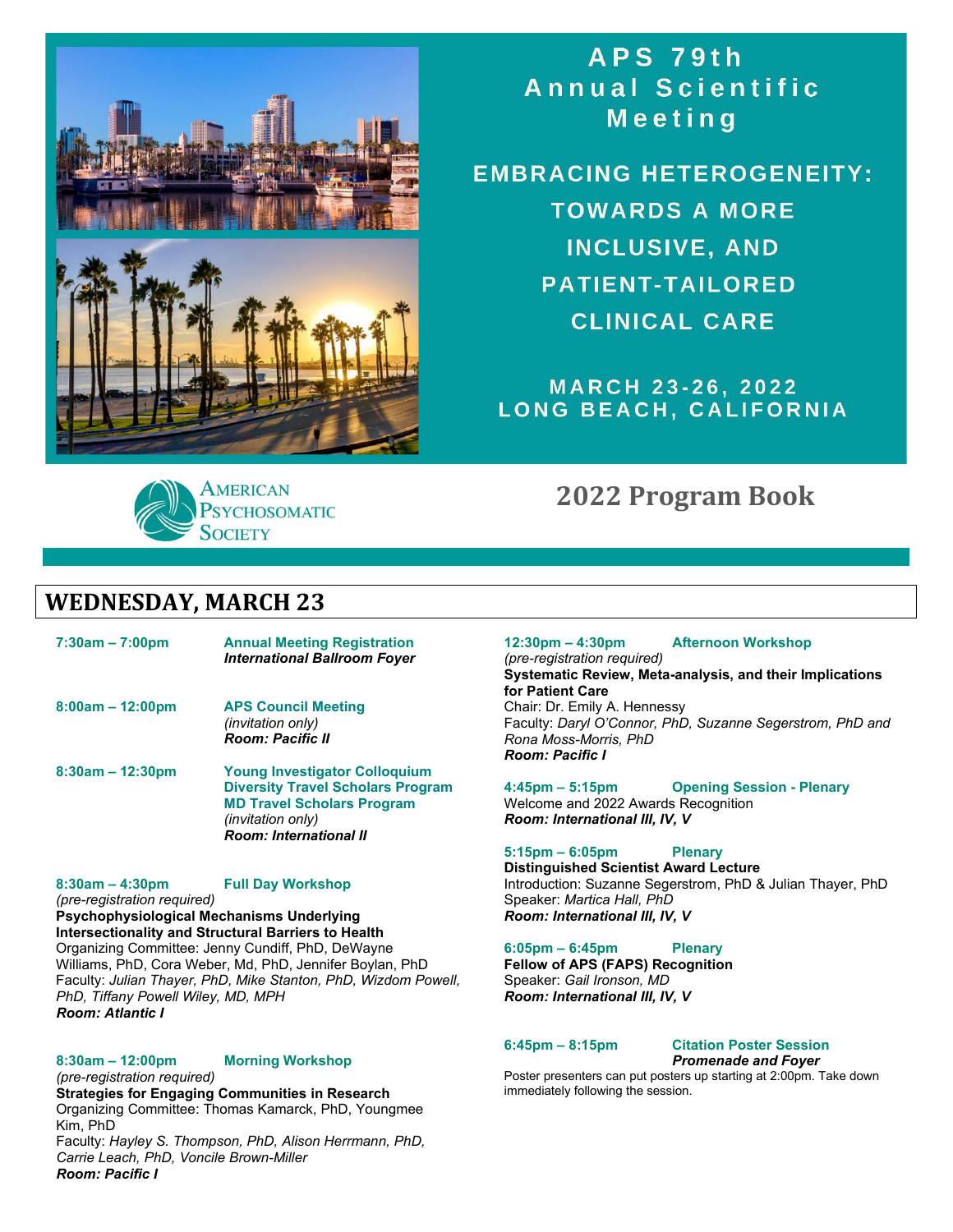# **THURSDAY, MARCH 24** page 2

### **7:00am – 6:30pm Annual Meeting Registration**

*International Ballroom Foyer*

**7:00am – 8:00am Continental Breakfast**  *Promenade and Foyer*

> **Wellness Activity: Morning walk to Espresso Bar** *with Stefanie Duijndam Meet in the hotel lobby*

### **Travel & Diversity Scholars:**

*How Behavioral Medicine and Epidemiology Together Can Enhance Your Science: Lessons from SWAN Room: Mediterranean I, II*

#### **First Time Attendee/New Member Welcome Breakfast** *Room: Catalina*

All new, prospective, and curious APS members and meeting attendees are encouraged to attend. The APS Membership Committee and "experienced" APS members will be on hand to greet you and answer any questions you may have about the meeting or APS. This is a great opportunity to kick off the meeting by experiencing the welcoming culture of APS.

### **8:15am – 9:15am Concurrent Sessions**

**Paper Session 1: MECHANISMS IN PSYCHO-ONCOLOGY** Chair: Youngmee Kim, PhD *Room: International II*

1269 / Fatigue In Patients With Breast Cancer Is Associated With Leukocyte Metabolic Activity **Tamara E. Lacourt, PhD**

1253 / Effect Of Self-Regulation On Sleep In Colorectal Cancer Patients: The Mediating Role Of Negative Affect Recovery **Thomas C. Tsai, BS Psychology**

1557 / Physiological Benefits Of Breast Cancer Survivors' Satisfying Relationships Across Treatment: Implications For Aging

**M. Rosie Shrout, PhD**

### **Paper Session 2: MECHANISMS OF POSTPARTUM HEALTH OF MOTHER AND CHILD** Chair: Michele Okun, PhD *Room: Atlantic I, II*

1185 / Differential Contributions Of Prenatal Sociodemographic Stressors Versus Psychological Stress To Infant Telomere **Rebecca E. Salomon, PhD**

1192 / Relationships Between Maternal Early Life Stress Exposure, Parenting Behaviors, And Infant Heart Rate Variables **Corinne Sejourne, BA**

1361 / Child Hair Cortisol And Positive Parenting Behaviors In The Context Of Maternal Borderline Personality Disorder **Jacqueline R. O'Brien, MS**

#### **Paper Session 3: TECHNOLOGICAL INNOVATIONS IN STRESS AND TRAUMA RESEARCH** Chair: Riley O'Neill, BS *Room: Catalina*

1519 / Effect Of Acute Psychosocial Stress On Body **Movements Nicolas Rohleder, PhD**

1398 / Digital Biomarkers For Predicting Ptsd, Depression, And Burnout In Emergency Department Clinicians **Katharina Schultebraucks, PhD**

1577 / Facial Emotion Expression And Psychological Background Factors As Related To The Inducibility Of Myocardial Ischemia During Cardiac Stress Testing **Willem J. Kop, PhD**

1516 / Exploring The Cold Face Test As A Mechanism For Reducing Acute Psychosocial Stress Responses **Robert Richer, MSc**

#### **Paper Session 4: TACKLING INDIVIDUAL DIFFERENCES IN MECHANISMS AND SYMPTOM PRESENTATION IN SEVERAL PSYCHIATRIC SAMPLES** Chair: Ben Lee, MD *Room: International I*

1506 / The "Culture" Of Cuddling: Are Microbes Linked To Social Behavior? **Desiree Delgadillo, MA**

1120 / The Relevance Of Attachment In Social Anxiety Disorder With Comorbid Major Depression **Christina Elling, MSc Psychology**

1098 / Improvements In Cardiovascular Health Over The Perinatal Period Predicts Lower Postpartum Depressive Symptoms Among Women With Overweight And Obesity. **Shannon D. Donofry, PhD**

1171 / Effect Of Cannabis Use On Symptom Severity And Pain Sensitivity In Adolescent Patients With Non-Suicidal Self-Injury **Julian Koenig, Prof. Dr**

**Session 1: SEX AND DIFFERENCES** Chair: Michael Stanton, PhD *Room: International III, IV, V*

1617 / Sex Differences In Human Mitochondria Are **Heterogenous Alex Junker, MPH**

1624 / Sex Differences In Stress And Body Mass Index Association With Kidney Disease In A Cohort Of African **Americans** 

**Thais Muratori Holanda, PhD**

1635 / Sex And Gender Correlates Of Sexually Polymorphic **Cognition Louis Cartier, BSc**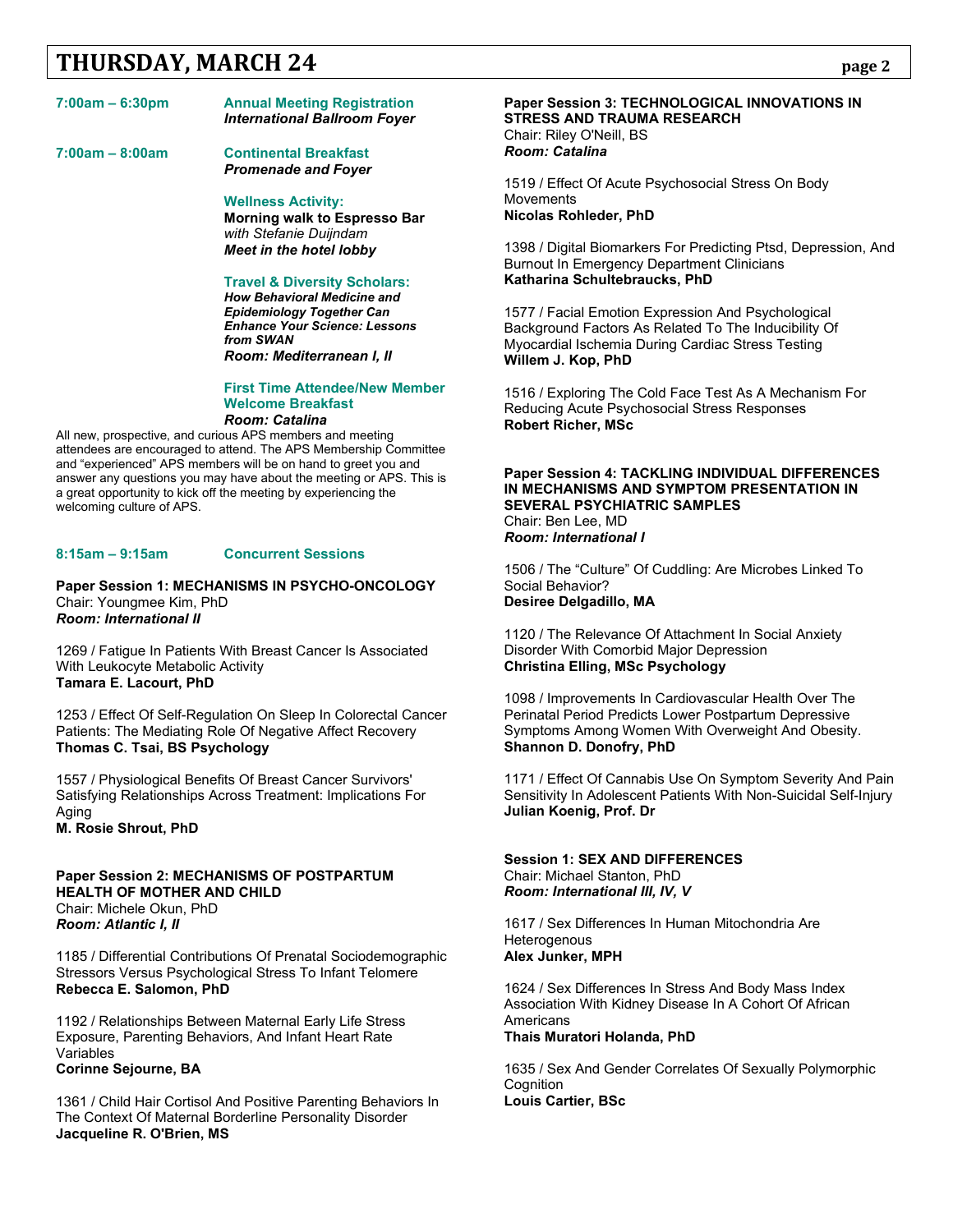#### **9:15am – 9:30am** *Transition*

#### **9:30am – 10:30am Concurrent Sessions**

**Invited Symposium 1: Clinical Diversity in Treatment and Research: Understanding Heterogeneous Needs In Treatment**

Chair: Kimberly Dienes, PhD Speakers: *Professor Rona Moss-Morris, Dr Betina Yanez, Dr Reginald Tucker-Seeley* Discussant: *Professor Rona Moss-Morris Room: International III, IV, V*

#### **Symposium 1: 162 / THE ROLE OF DIAGNOSTIC UNCERTAINTY, UNPREDICTABILITY AND ASSOCIATED OVERPROTECTIVE BEHAVIOR IN CHRONIC PAIN DISABILITY** Chair: Ann Meulders, PhD

*Room: International I*

1396 / Being Uncertain About Your Own Movement: Poor Proprioceptive Accuracy Is Associated With Overprotective Behavior

### **Ann Meulders, PhD**

1395 / The Elephant in the Room: Diagnostic Uncertainty in Pediatric Chronic Pain **Melanie Noel, PhD**

1397 / The Phenomenology Of (Un)Predictability In Complex Regional Pain Syndrome **Emma E. Biggs, PhD**

#### **Paper Session 5: NEW INSIGHTS INTO ASSOCIATES OF BLUNTED CARDIOVASCULAR AND HORM0NAL STRESS REACTIVITY** Chair: Stefanie Duijndam, MSc

*Room: International II*

1022 / Cardiovascular Reactivity And The Emotional Salience Of Laboratory Stressors **Kyle J. Bourassa, PhD**

1286 / Blunted Cardiovascular Reactivity To Psychological Stress And Prospective Health: A Systematic Review **Adam O' Riordan, BA**

1080 / Is Depressed Mood Associated With Cortisol Trajectories In Response To Acute Laboratory Stressors? **Gabrielle Decastro, BA**

1433 / Anxious And Depressive Symptoms, Social-Evaluative Threat, And Cortisol Reactivity **Megan G. Strickland, MS**

# **Follow the meeting on Twitter:** #aps2022longbeach

### **Paper Session 6: INDIVIDUAL DIFFERENCES IN RESPONSES TO VIRAL INFECTION AND VACCINATION**

#### *Room: Atlantic I, II*

1417 / Adolescents' Perceived Stress, Disclosure Preferences, And Response To Vaccination **Leah Cha, BS**

1384 / Friendship Quality And Response To Vaccination: Exploring The Moderating Effects Of Puberty And Sex **Elizabeth R. Wiggins, BS**

1250 / Cytomegalovirus And Toxoplasma Gondii Serostatus Associated With Problems In Self-Regulation But Not Executive Function Among Older Adults **Suzanne C. Segerstrom, PhD, MPH**

1408 / Lifetime Unfair Treatment And Antibody Response To Pertussis Vaccination In Pregnant Women **Manuela L. Celia-Sanchez, BS**

#### **Paper Session 7: HEALTH EFFECTS OF STRUCTURAL ADVERSITY** Chair: Jenny Cundiff, PhD *Room: Catalina*

1104 / Daily Thoughts About Historical Loss Predicts Physical Activity Level, And Symptoms Of Anxiety, And Depression In American Indians From The Blackfeet Community **Taylor D. Kampf, BS**

1431 / Composition Matters: Latent Classes Of Social Integration And 15-Year Mortality In Black, Indigenous, Older Adults Of Color **Melissa A. Flores, PhD**

1233 / Mid-Life Depressive Symptoms And Cognitive Functioning: Cross-Sectional And Longitudinal Relationships Differ By Racial Minority Status **Michael J. Persin, BS**

1511 / Towards Dimensional Understanding Of Adversity **Maria Usacheva, MS**

### **10:30am – 10:45am** *Break*

#### **10:45am – 11:00am Data Blitz**

*Posters of the Day Data Blitz!* Be sure to come and learn about some of our most exciting trainee poster presentations of the day in fast-paced 2 minute talks!

*Room: International III, IV, V*

#### **11:00am – 12:00pm Plenary**

**Keynote Presentation:** *Neuroinflammatory Processes of Depression and Social Disconnection* Introduction: *Sue Everson-Rose, PhD* Speaker: *Naomi Eisenberger, PhD* *Room: International III, IV, V*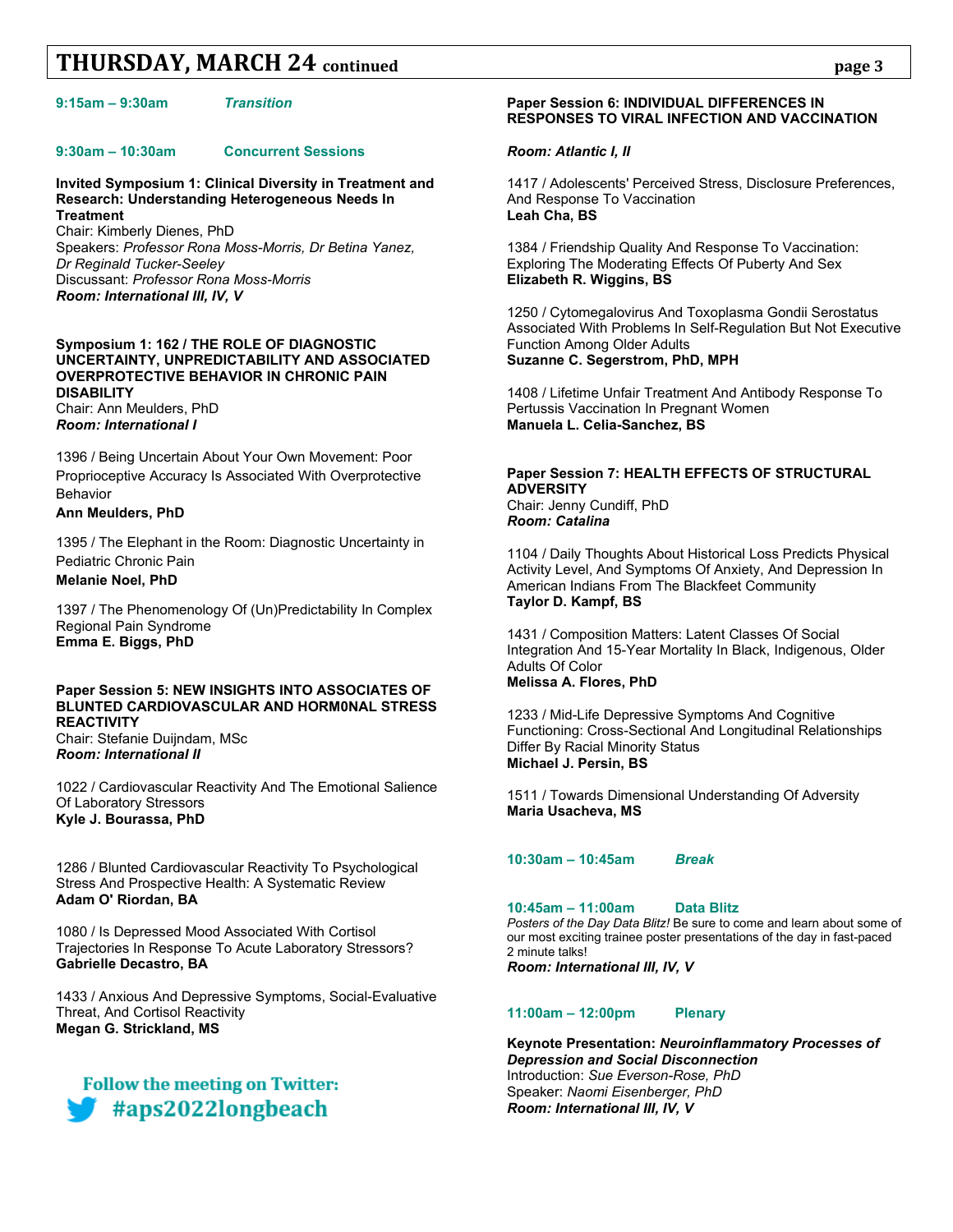#### **12:00pm – 12:45pm Plenary**

**TEDSTYLE: Whole Person Health: Fraud or Frontier?** *Implications for Psychosomatic Medicine* Introduction: *Gail Ironson, MD* Speaker: *Margaret Chesney*, PhD *Room: International III, IV, V*

#### **12:45pm – 1:45pm Round Table Luncheons** *(pre-registration required)*

**Or** *Lunch on your own* 

#### **Roundtable Lunch: Climate Change and Health SIG**

Provide context to the latest understanding of the biggest climate change threats, and the role that behavior plays in both mitigation and adaption; describe the (brief) history of the SIG; followed by open discussion. Facilitators: Kristi E. White, PhD, ABPP *Room: Pacific I*

#### **Roundtable Lunch: Emerging Leaders Initiative Grant Writing (FOR TRAINEES)**

This event will provide a relatively informal setting for trainees to meet and talk with more senior APS members who are experienced in grant writing. We hope to represent several grant mechanisms, including US-based (i.e., NIH, NSF) and international funding sources, as well as general grant writing resources/tips.

Facilitators: Iris Ka-Yi Chat, MA, Annie Ginty, PhD, Katrina Hamilton, PhD, Misty Hawkins, PhD, Robert-Paul Juster, PhD, Natalie Keirns, MS, Julian Koenig. DSc, Thomas Kraynak, MA, Riley O'Neill, BS, Nancy Sin, PhD, Agus Surachman, PhD, Janet Tomiyama, PhD *Room: Mediterranean I, II*

**1:15pm – 1:45pm Wellness Activity: Mindfulness with Sara Matovic & Florencia Trespalacios** *Room: Pacific II*

#### **1:45pm – 2:45pm Concurrent Sessions**

**Paper Session 8: BIOLOGICAL MECHANISMS LINKING STRUCTURAL ADVERSITY TO HEALTH OUTCOMES**  Chair: Robert-Paul Juster, PhD *Room: International I*

1490 / Racial Disparities In Longitudinal Changes In Metabolic Syndrome Severity Across Two Decades Between Black And White Women: Early Life Socioeconomic Status And Heightened Vigilance As Correlates **Agus Surachman, PhD**

1035 / Anticipatory Racism Threat, Racial Discrimination, And 'Weathering' Among African American Women **Amanda D. Perez, PHD**

1458 / Interactive Effects Of Childhood Socioeconomic Status, Family Environment, And Race On Systemic Inflammation In Adulthood **Brianna N. Natale, MS**

1028 / First-Generation College Students Have Greater Systemic Inflammation Than Continuing-Generation College Students Following The Initial College Transition **Emily J. Jones, PhD**

#### **Paper Session 9: SOMATIC AND SOCIAL HEALTH EFFECTS OF EMOTIONS, STRESS AND RUMINATION** Chair: Jenny Cundiff, PhD *Room: International II*

1042 / Socioeconomic Status, Stress, Rumination, And Somatic Symptoms In Older African American Adults **Jacqueline Rodriguez-Stanley, MA, Psychology**

1546 / Discrimination Moderates The Effects Of Anger Expression On Social Interactions In The Moment **Elizabeth Brondolo, PhD**

1341 / Trait Anger Is Uniquely Associated With Six Year Change In Pulse Pressure **William D. Eckerle, BS**

1127 / Daily And Acute Emotion Reactivity To Social Stress **Danny Rahal, MA, Psychology**

#### **Paper Session 10: OUTCOMES FROM INTERVENTIONS ON PSYCHOLOGICAL HEALTH** Chair: Matthew Zawadzki, PhD

*Room: International III, IV, V*

1428 / Effects Of A Peri-Operative Multi-Modal Intervention On Stress, Pain, Sleep Disturbance, And Noise Perception In Patients Undergoing Coronary Artery Bypass Graft Surgery: Results From The Randomized-Controlled I-Cope Trial **Monika Sadlonova, MD**

1223 / Blended Collaborative Care For Treating Systolic Heart Failure And Comorbid Depression: An Update From The Hopeful Heart Trial **Bruce L. Rollman, MD**

1231 / The Effects Of Omega-3 Supplementation On Psychological Functioning Of Men Undergoing Radical Prostatectomy For Prostate Cancer: A Randomized Controlled Trial

#### **Josée Savard, PhD**

1552 / Mindfulness-Based Stress Reduction Increases Stimulated Il-6 Production Among Lonely Older Adults: A Randomized Controlled Trial **Emily K. Lindsay, PhD**

#### **Paper Session 11: POSITIVE PSYCHOLOGY AND HEALTH** Chair: Jen Boylan, PhD *Room: Atlantic I, II*

1584 / The Differential Influences Of Positive Psychological Factors On Upper Respiratory Infections In African And European Americans **Kennedy Blevins, MA**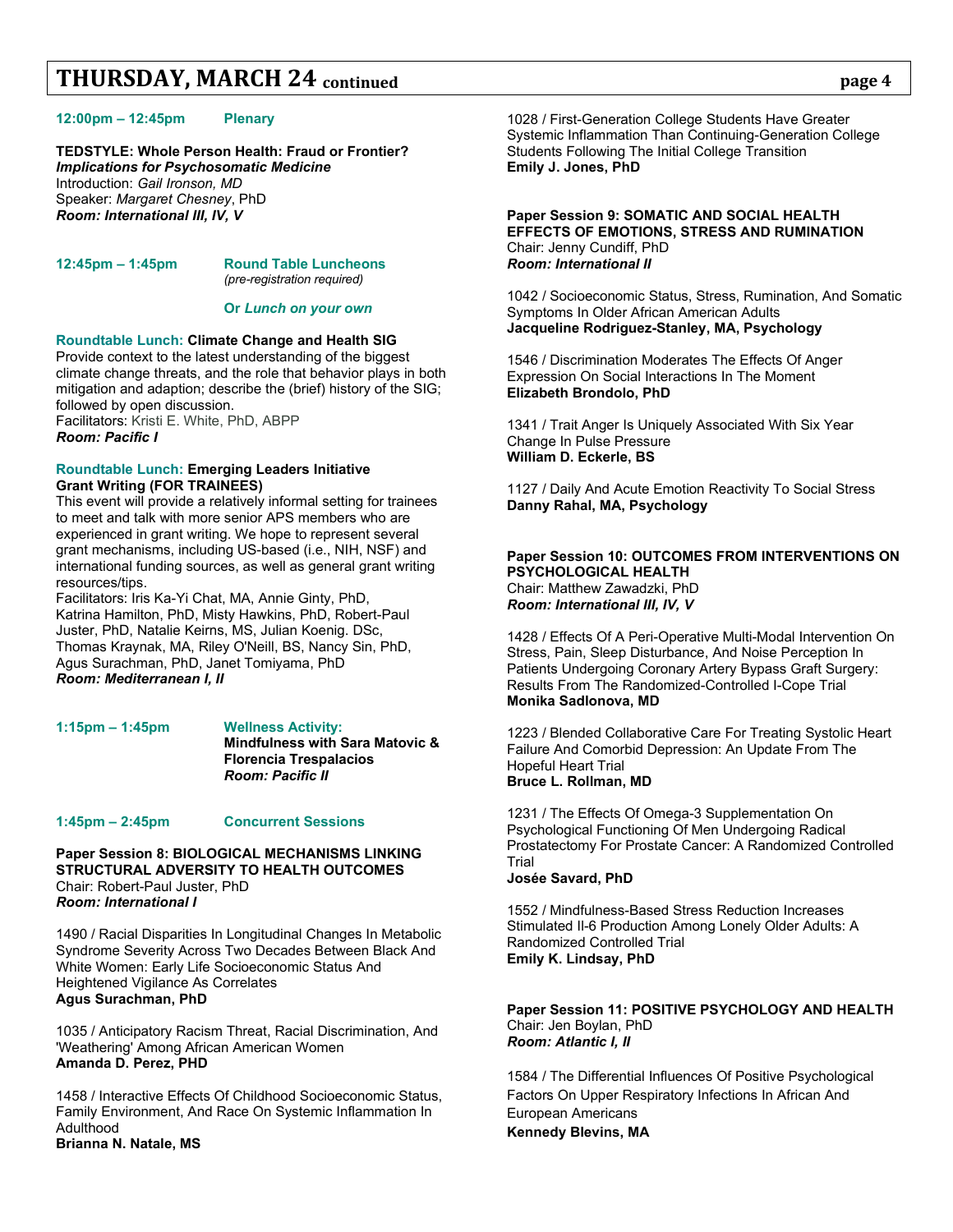1497 / Do Positive Life Experiences Moderate the Association Between Socioeconomic Status and Physiological Well-Being? Frequency Of Positive Experiences As A Greater Resilience Factor For The Less Advantaged **Naomi Podber, PhD**

1308 / Sleep Quality, Duration, And Efficiency As Predictors Of Next-Morning Expectations For Stressors And Positive Events **Jin H. Wen, MA**

1427 / The Effect Of Music On Stress Recovery **Yichen Song, MA**

**Paper Session 12: CONSEQUENCES OF ADVERSITY AND CHRONIC STRESS ACROSS THE LIFESPAN** Chair: Kyle Bourassa, PhD *Room: Catalina*

1570 / Associations Between Lifespan Adverse Experiences And Later Life Chronic Stressors And Their Appraisals: An Analysis Of The Health And Retirement Study **Boaz Injege, BA**

1236 / Socioeconomic Disadvantage, Chronic Stress, And Pro-Inflammatory Phenotype: An Integrative Analysis Across The Lifespan **Phoebe H. Lam, MS**

1437 / Subjective Socioeconomic Status Across The Life Course And Age-Related Decrements In Kidney Function Among Black And White American Adults **Agus Surachman, PhD**

1157 / Adverse Childhood Experiences And Severity Levels Of Inflammation And Depression From Childhood To Young Adulthood: A Longitudinal Cohort Study **Eleonora Iob, PhD**

**2:45pm – 3:00pm** *Break*

#### **3:00pm – 4:00pm Concurrent Sessions**

**Paper Session 13: HOW PHYSIOLOGICAL AND PSYCHO-LOGICAL STRESS RELATE TO BRAIN FUNCTION** Chair: Jen Boylan, PhD *Room: International I*

1283 / Aerobic Exercise Training And Dentate Gyrus Function In Healthy Older Adults **Richard P. Sloan, PhD**

1213 / Cardioimmunometabolic Risk Is Associated With Brain-Age In Midlife **Thomas E. Kraynak, MS**

### **Paper Session 14: ECOLOGICAL MOMENTARY ASSESS-MENT STUDIES ON PSYCHOSOMATIC HEALTH** Chair: Tom Kamarck, PhD *Room: International II*

1227 / Associations Among Salivary Cortisol, Sleep, And Headaches In Daily Life **Sun Ah Lee, MA**

1244 / Daily Aches And Pains Of Stress: Compounding Effects Of Multi-Domain Cumulative Stress And Daily Stress On Daily Health

### **Brook L. Haight, BA (Honours)**

1603 / Practice Effects On Cognitive Performance Are Attenuated By Higher Peripheral Inflammation: A Study In Midlife Adults **Christopher G. Engeland, PhD**

### **Paper Session 15: META-ANALYSES PROVIDING EVIDENCE FOR MECHANISMS UNDERLYING PSYCHOSOMATIC CONDITIONS** Chair: Ali Weinstein, PhD *Room: International III, IV, V*

1277 / The Associations Of Sleep Disturbance With Allostatic Load - A Systematic Review And Meta-Analysis **Robert Zachariae, Dr.Med.Sci**

1088 / A Meta-Analysis Of Studies Using Common Measures Of Heart Rate Variability To Predict All-Cause And Cardiac Mortality In Clinical And Nonclinical Populations **Marc N. Jarczok, Dr. sc. Hum**

1235 / Obesity And Individual Symptoms Of Depression: A Pooled Analysis Of 15 Population-Based Cohort Studies **Philipp Frank, MSc**

#### **Paper Session 16: BRAIN MECHANISMS UNDERLYING PSYCHOSOMATIC HEALTH** Chair: Annie Ginty, PhD *Room: Atlantic I, II*

1438 / Brain Changes Underlying IBS Symptom Improvement In Response To Mindfulness-Based Treatment **Guistinna Tun, BS**

1285 / Brain Mechanisms Underlying Negative Affect Induced Somatic Symptom Reporting In Functional Somatic Syndrome **Patients** 

### **Maaike Van Den Houte, PhD**

1376 / Clinical Presentation And Resting State Functional Connectivity Differ Based On The Temporal Onset Of Symptoms In Provoked Vestibulodynia **Talia C. Oughourlian, MS**

1081 / Clinical Benefits Of Self-Transcendence During Mindfulness Training: Results From Five Randomized Clinical Trials **Adam W. Hanley, PhD**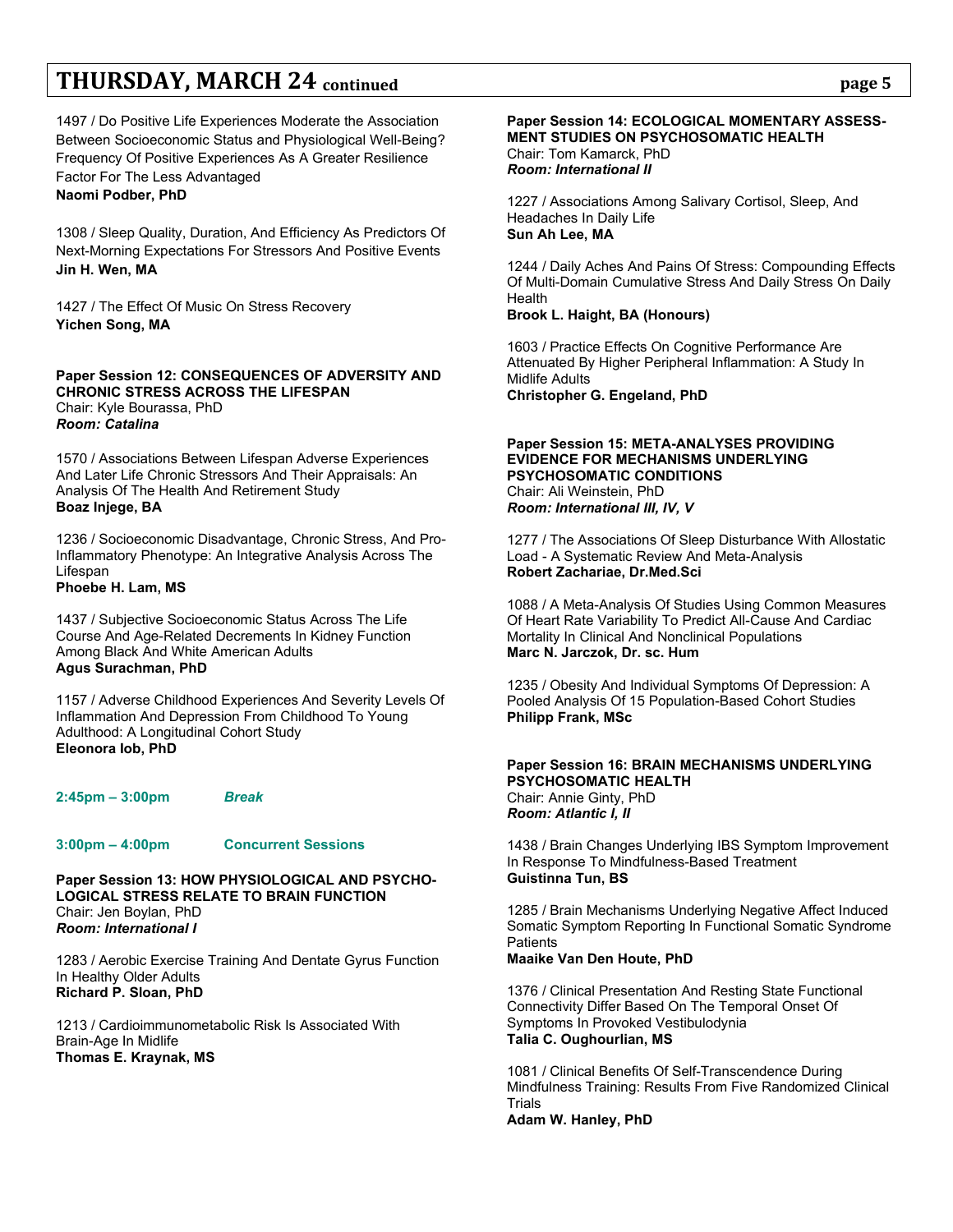#### **Paper Session 17: MECHANISMS OF VASCULAR HEALTH** Chair: Yvette Szabo, PhD *Room: Catalina*

1139 / Dietary Quality Predicts Inflammation, Cardiovascular Risk Biomarkers, Gut Leakiness, And Depressive Symptoms **Annelise A. Madison, MA**

1537 / Acute Stress Disorder Symptoms And Sleep Disturbance Following Stroke **Alison Trainor, MS**

1502 / Longitudinal Associations Between Depression, Stress, And Physical Activity In Patients With Peripheral Artery Disease: A Path Analysis **Idil Yazgan, BS**

1579 / Racial Differences In Resting Total Peripheral Resistance: A Systematic Review And Meta-Analysis **Briana N. Brownlow, MA**

**4:00pm – 4:15pm** *Transition*

# **4:15pm – 5:30pm Concurrent Sessions**

**Symposium 2: S157 / PROMOTING WELL-BEING IN CANCER SURVIVORSHIP: RANDOMIZED CONTROLLED TRIALS ACROSS THE TRANSLATIONAL CONTINUUM** Chair: *Julienne Bower, PhD Room: International III, IV, V*

1289 / Development of tailored Acceptance and Commitment Therapy (ACT) intervention to optimize quality of life in women living with metastatic breast cancer: A pilot randomized controlled trial

**Patricia I. Moreno, PhD**

1290 / A Goal-Focused Intervention to Reduce the Adverse Impact of Testicular Cancer in Young Adulthood: A Randomized Trial **Michael A. Hoyt, PhD**

1291 / The AYA Writing Project: A randomized controlled trial testing the benefits of an online prosocial intervention in young adult cancer survivors **Marcie D. Haydon, PhD**

1293 / Promoting Adherence to Endocrine Therapy through Leveraging Breast Cancer Survivors' Values: The REACH trial **Annette L. Stanton, PhD** 

1295 / Psychological and Immune Effects of Mindfulness Meditation and Survivorship Education for Younger Breast Cancer Survivors: The Pathways to Wellness Randomized Controlled Trial

**Julienne Bower, PhD**



### **Paper Session 18: INDIVIDUAL DIFFERENCES IN SLEEP AND THEIR ASSOCIATION WITH HEALTH** Chair: Marc Jarczog, DSc

*Room: International I*

1105 / Actigraphic Sleep Regularity As A Mechanism Linking Social Integration And Systemic Inflammation In Midlife Adults **Brian N. Chin, PhD**

### **Elana M. Gloger, MS**

1415 / The Impact Of Actor And Partner Overnight Movement On Sleep Quality Metrics In Military Couples **Steven E. Carlson, BS**

1003 / Self-Reported Sleep Efficiency And Sleep Duration Are Associated With Mitochondrial Bioenergetic Function In Peripheral Blood Mononuclear Cells Of Adults **H. Matthew Lehrer, PhD**

#### **Paper Session 19: NEW INSIGHTS FROM TRANSCRIPT-OMICS, METABOLOMICS AND EPIGENETICS REGARDING INDIVIDUAL DIFFERENCES IN HEALTH** Chair: Agus Surachman, PhD *Room: International II*

1279 / Using Transcriptomics To Investigate The Effects Of Mild Inflammation In Myalgic Encephalomyelitis/Chronic Fatigue Syndrome (ME/CFS) And Fibromyalgia (FM) **Marisa L. Amato, MSc**

1476 / Metabolomics Profiling Of Type D Personality Traits **Nina Kupper, PhD**

1475 / Prospective Associations Between Social Relationship Factors And Epigenetic Age **Abby R. Hillmann, BS**

1245 / Chronic Glucocorticoid Stress Increases Energy Expenditure And Accelerates Aging Trajectories In Human **Fibroblasts Natalia Bobba-Alves, MSc**

### **Symposium 3: S144 / TOWARDS A BIOPSYCHOSOCIAL UNDERSTANDING OF ASTHMA: NEW AVENUES OF INQUIRY**

Chair: *Thomas Ritz, PhD Room: Catalina*

1142 / Asthma, Airway Inflammation And PTSD Association: Relevant Models And A Role Of IL17A **Renu Sah, PhD**

1137 / Airway Inflammation Impacts On Salience Network Function: Cellular And Molecular Pathways Linking Asthma And Emotion **Melissa A. Rosenkranz, PhD**

1211 / Anxiety And Disgust Reactivity In Asthma: The Role Of Hippocampal Volume And Hippocampal Metabolite Levels **Hannah O. Nordberg, MA**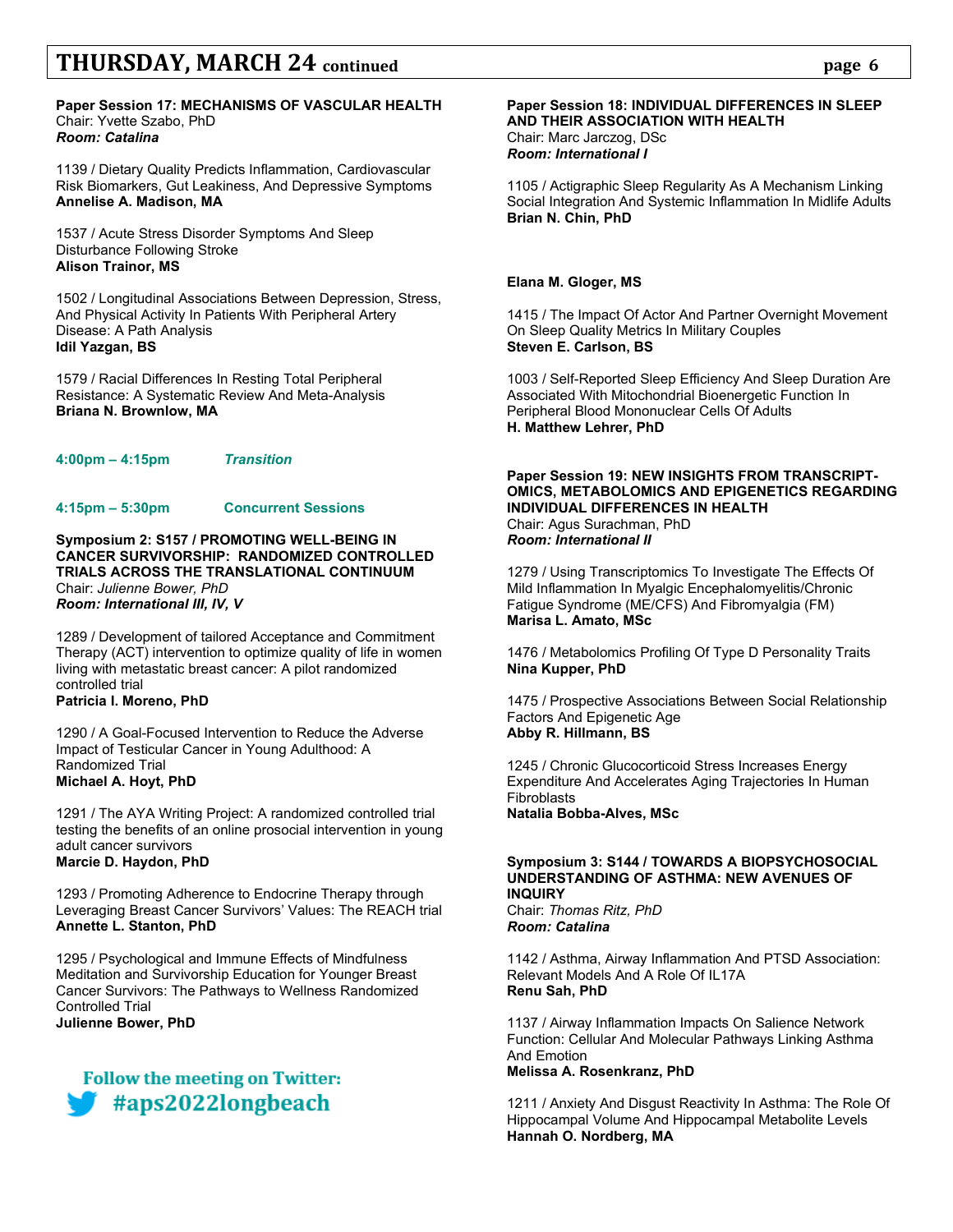1151 / The Psychological Impact Of Living With Asthma During The COVID-19 Pandemic **Margot L. Salsman, MSc**

1187 / The Relationship between Change in Caregiver Depression and Child's Asthma Control and Spirometry **E. Sherwood Brown, MD, PhD**

#### **Paper Session 20: CLINICAL TRIAL FINDINGS OF FOUR PSYCHOLOGICAL INTERVENTIONS** Chair: Chris Celano, MD *Room: Atlantic I, II*

1297 / Effect Of Modernized Collaborative Care For Depression On Depressive Symptoms And Cardiovascular Disease Risk Markers: Primary Results Of The Eimpact Randomized Controlled Trial **Jesse C. Stewart, PhD**

1580 / Cognitive Function In Acceptance-Based Vs Standard Behavioral Treatment For Obesity: Results From The Cosmos Trial

### **Misty Hawkins, PhD**

1100 / Video-Conferenced Stress Management And Relaxation Training (Vsmart) Improves Psychological Adaptation And Influenza Vaccine Response In Distressed Older Women During Breast Cancer Treatment **Michael H. Antoni, PhD**

1389 / Hormetic Stress Interventions And Mindfulness Effects On Compulsive Eating **Rebecca Dileo, BA**

**5:30pm – 5:45pm** *Transition*

# **FRIDAY, MARCH 25**

**7:00am – 6:30pm Annual Meeting Registration** *International Ballroom Foyer*

**7:00am – 8:00am Continental Breakfast** *Promenade and Foyer*

> **Wellness Activity: Morning Run with Sara Matovic & Florencia Trespalacios** *Meet in the lobby*

**APS SIG Meeting: Affect Science** *Room: Mediterranean I*

**8:00am – 8:15am Data Blitz**

*Room: International III, IV, V*

*Posters of the Day Data Blitz! Be sure to come early and learn about some of our most exciting poster presentations of the day in fast-paced 2 minute talks!* 

**5:45pm – 6:45pm Special Events**

#### **APS Bookclub with Joel Dimsdale, MD and Susan Levenstein, MD**

Host: David Krantz, PhD Joel Dimsdale, MD, will talk about his recent book Dark Persuasion. Susan Levenstein, MD, who works as an internist in Rome will talk about her experiences which she portrayed in her book, Dottoressa. *Room: Mediterranean I, II*

#### **Sexual Minority Health SIG**

Chair: Robert-Paul Juster, PhD *Room: Pacific II*

#### **Wellness Activity:**

**Yoga with Marie Cross** *Room: Pacific I*

### **6:45pm** – **7:30pm Poster Session 1**

*Promenade and Foyer*

Poster presenters can put posters up anytime during the day. Take down immediately following the session.

**7:30pm –8:30pm FAPS Reception** 

*Room: Pool Deck (Weather backup Loft)*

### **Emerging Leaders Social Event** *Open to Students/Postdoc Trainees Room: Enclave*

**Mid-Career Happy Hour** *Room: Pacific II*

#### **8:15am – 9:00am Plenary**

**Award Lecture: Martica Hall Award in Sleep Medicine:** *Multidimensional Sleep Health: From Concept to Clinic* Introduction: *Martica Hall, PhD* Speaker: *Daniel Buysse, MD Room: International III, IV, V*

#### **9:10am** – **10:10am Plenary**

**Presidential Address: Gail Ironson, MD, PhD Transformations with a focus on Positive Psychology** Introduction: Bruce Rollman, MD *Room: International III, IV, V*

**10:15am – 10:30am Break**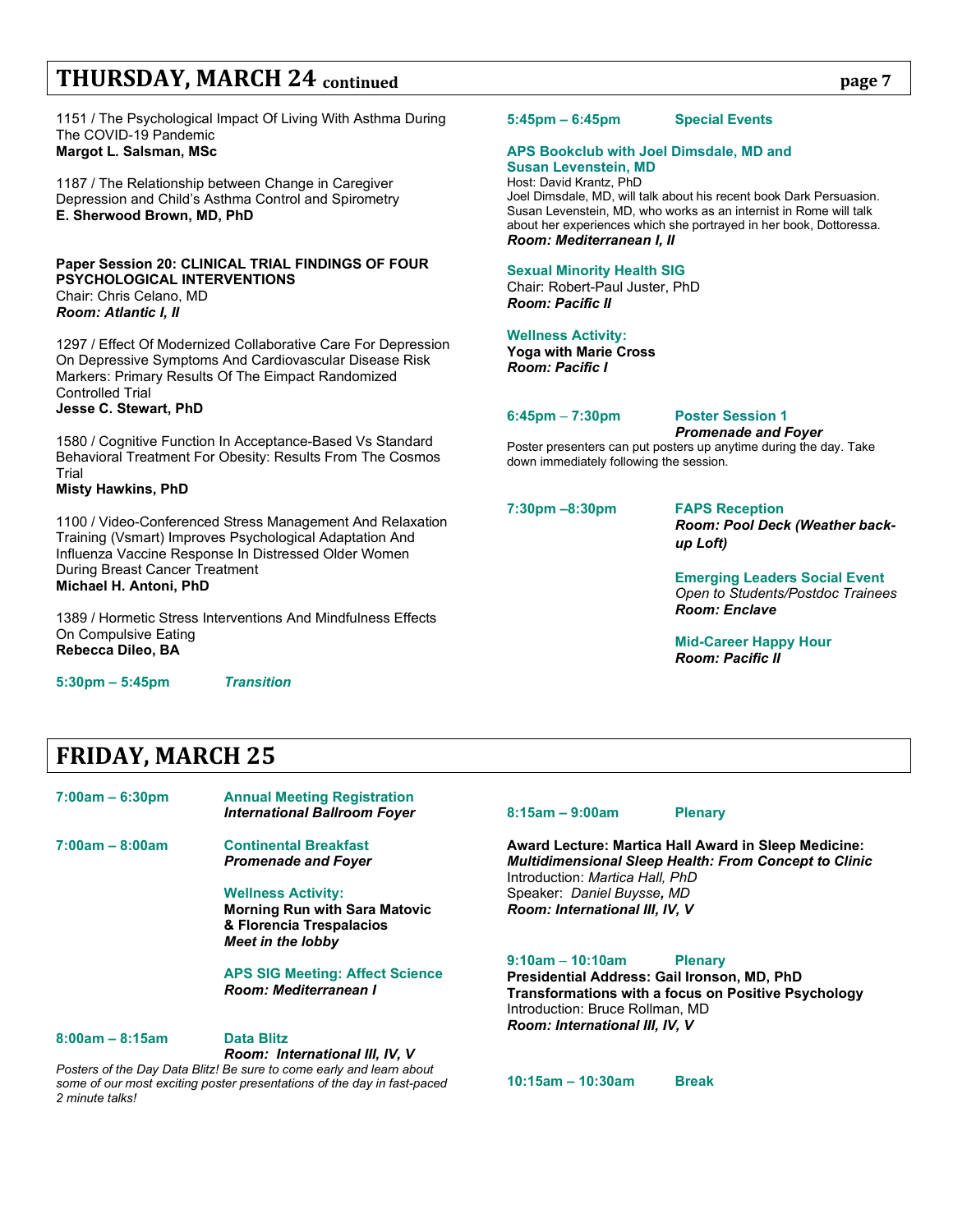**Obesity, Sugar, and Compulsive Eating: Possible Mechanisms and Interventions** Introduction: *Paige Green, PhD Speaker: Elissa Epel, PhD Room: International III, IV, V*

**11:30am – 11:45am** *Transition*

#### **11:45am – 12:45pm Concurrent Sessions**

**Invited Symposium 2: SOCIETAL STRESSORS AND THEIR IMPACTS ON HEALTH AND HEALTH INEQUALITIES** Chair: Kyle Bourassa, PhD Speakers: *Maria Llabre, PhD, Tené Lewis, PhD,*

*Tonia Poteat, PhD Room: International III, IV, V*

## **Invited Symposium 3: The Why of It All: Presenting Innovative Methods for Testing Mediation and Explanatory Models**

Chair: Matt Zawadzki, PhD Speakers: *Melissa Flores, PhD, Joshua Smyth, PhD, David Sbarra, PhD Room: International I*

#### **Symposium 4: S146 / THE ROLE OF BIOBEHAVIORAL FACTORS IN BIOLOGICAL AGING: ADVANCING THE FIELD OF GEROSCIENCE** Chair: Rebecca G. Reed, PhD Discussant: Elissa Epel, PhD *Room: International II*

1493 / Psychosocial Stress is Associated With Cellular Senescence Marker p16INK4a in Humans and Mice **Kelly E. Rentscher, PhD**

1495 / Accelerated Telomere Shortening in Breast Cancer Survivors with Depression History: A Two-Year Longitudinal Cohort Study **Judith E. Carroll, PhD**

1148 / Probing the Mind-Mitochondria Connection in Greying Hairs and in Saliva **Rachel Haahr, HS**

1149 / Epigenetic Aging and Cognitive Decline in a Longitudinal Sample of Midlife Adults **Rebecca G. Reed, PhD**

#### **Paper Session 21: INDIVIDUAL DIFFERENCES IN HOW STRESS AFFECTS HEALTH ACROSS THE LIFESPAN** Chair: Robert-Paul Juster, PhD *Room: Atlantic I, II*

1102 / A Long And Resilient Life: The Role Of Coping Strategies And Variability In Their Use In Lifespan **Claudia Trudel-Fitzgerald, PhD**

1562 / Depression Moderates The Lifespan Trajectory Of Early Life Adversity Induced Inflammation: An Exploratory Time-Varying Effect Model **Francisco D. Marquez, ScM**

1573 / High Stressor Exposure And Low Stressor Diversity Are Linked To Higher Blood Pressure: Findings Across Age And SES

### **Rachel E. Koffer, PhD**

1287 / Effects Of Childhood Trauma On Sleep Quality And Stress-Related Variables In Adulthood: Evidence From Two Multilevel Studies **Daryl B. O'Connor, PhD**

**Paper Session 22: PSYCHOSOCIAL MECHANISMS IN CANCER** Chair: Katja Weimer, PhD *Room: Catalina*

1071 / The Effects Of Spirituality And Hispanic Ethnicity On Neuroendocrine Functioning Among Colorectal Cancer Patients **Elizabeth Cruz, AA**

1465 / Interpersonal Characteristics Predict Dyadic Neuroendocrine Regulation In Colorectal Cancer Patients And Their Spousal Caregivers **Amanda Ting, MS**

1565 / Effects Of Social Constraint And Gender On Colorectal Cancer Caregiver's Sleep **Nirvi B. Ajmera, BS**

1274 / Association Of Depression Symptoms, Severity, And Symptom Profiles With Referral/Treatment Of Depression In Cancer Outpatients: A Retrospective Cohort Study **Peter A. Shapiro, MD**

**12:45pm – 1:45pm Lunch**

*International Foyer*

**Roundtable Luncheons** *Pick up lunch in International Foyer*

*(pre-registration required)* **Roundtable Lunch: Telemedicine and Digital Health: New Clinical and Revenue Models for Psychosomatic Medicine**  Features clinical researchers and academic leaders who have

experience adapting clinical protocols for delivery via telehealth and other innovative technologies; using cases that illustrate how these partnerships can lead to improvements in care and expansion of access to treatment without having to use grant support to grow a successful program.

*Facilitators: Steven Locke, MD, Michael Antoni, PhD, Eva Szigethy, MD, PhD, Robert Zachariae, MSc, Dr.Med.Sci Room: Mediterranean II*

**Wellness Activity: Art with Johanna Czamanski-Cohen** *Room: Pacific I*

*Psychosomatic Medicine* **– Associate Editors Meeting Luncheon** *(invitation only) Room: Loft*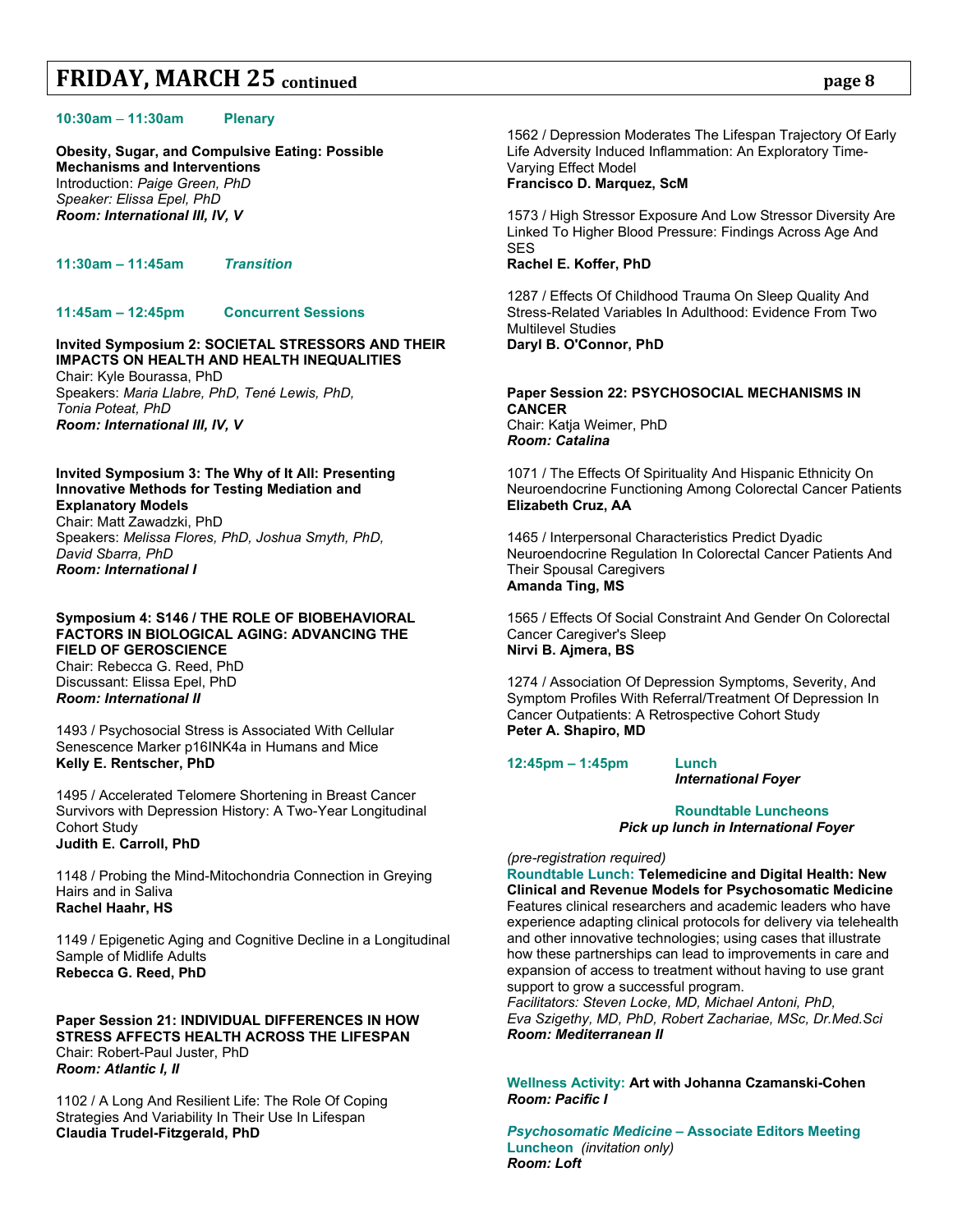#### **1:45pm – 2:45pm Concurrent Sessions**

### **COVID Invited Symposium: BIOBEHAVIORAL AND PSYCHOLOGICAL PROCESSES DURING COVID-19: WHAT HAVE WE LEARNED?**

Chair: Rory O'Connor, PhD Discussant: Rory O'Connor, PhD Speakers: *Daryl O'Connor, PhD, Anna Marsland, PhD, Michele Okun, PhD, Andrew Steptoe, DSc Room: International III, IV, V*

Effects of COVID-19-related worry and rumination on mental health and loneliness during the pandemic: Longitudinal analyses of adults in the UK COVID-19 Mental Health & Wellbeing study **Daryl O'Connor, PhD**

Biobehavioral Processes and Emotional Reponses among Older Men and Women during the COVID-19 pandemic **Andrew Steptoe, DSc**

Factors that relate to susceptibility to respiratory infection: What did we know before the pandemic? **Anna Marsland, PhD**

The International COVID-19 Awareness and Responses Evaluation Study (iCARE): Latest findings **Michele Okun, PhD**

### **Symposium 5: S153 / DYADIC AFFECTIVE PROCESSES IN MENTAL HEALTH ACROSS THE LIFESPAN** Chair: Elizabeth Necka, PhD *Room: International I*

1197 / Emotion Regulation and Mental Health: A Longitudinal Study of Long-Term Married Couple **Claudia Haase, PhD**

1198 / Findings from the Self Other Overlap fMRI (SOOf) Study: Neural Sensitivity to Social Feedback is Associated with Perceived Social Support in the Laboratory **Andrea Coppola, MA**

1535 / Empathic Accuracy and Shared Depressive Symptoms in Aging Dyads **Casey L. Brown, PhD**

1547 / Dyadic Effects of Loneliness and Depressive Symptomatology in Older Adult Couples Across Five Years **Alaina I. Gold, BA**

#### **Paper Session 23: ADVERSITY AND STRESS IN CARDIOVASCULAR DISEASE** Chair: Chris Celano, MD *Room: International II*

1167 / Chronic Stress, Coronary Artery Calcification, And The Moderating Role Of Social Support And Physical Activity In The Coronary Artery Risk Development In Young Adults (Cardia) Study

**Tiwaloluwa Ajibewa, PhD**

1326 / The Effect Of Health Insurance Status On Threat Perceptions And The Development Of Posttraumatic Stress Symptoms In Patients After Suspected Acute Coronary Syndrome

### **Gaspar J. Cruz, BA**

1004 / Prospective Association Between Pro-Inflammatory State On Admission And Posttraumatic Stress Following Acute Coronary Syndrome **Roland von Känel, MD**

1472 / The Influence Of Socioeconomic Status And Sex In A Network Analysis On Risk Factors In Cad Patients: The Thoresci Study **Sophie van den Houdt, MSc**

#### **Paper Session 24: CURRENT STATE OF THE ART: STRESS REACTIVITY** Chair: Tom Kamarck, PhD *Room: Catalina*

1124 / Predicting Cortisol Stress Response Trajectories: A Mega-Analytic Person-Centered Approach **Peggy Zoccola, PhD**

1602 / Multivariate Clusters Of Heart Rate And Blood Pressure Reactivity To Psychological Stress In Young And Midlife Adults: Descriptive Findings Using A Latent Profile Approach In Two Samples

**Katherine A. Duggan, PhD**

1329 / Adverse Childhood Experiences (ACES) Relate To Blunted Cardiovascular And Cortisol Reactivity To Acute Laboratory Stress: A Systematic Review And Meta-Analysis **Ryan C. Brindle, PhD**

1357 / Type D Personality And Cardiovascular Reactivity To Acute Psychological Stress: A Systematic Review And Meta-Analysis

**Adam O' Riordan, BA**

**2:45pm – 3:00pm** *Break*

**3:00pm – 3:45pm Concurrent Sessions**

**RESEARCH METHODS IN TIMES OF COVID: OPEN PODIUM** Chair: Nina Kupper, PhD *Room: International I*

**Paper Session 25: BE AMAZED! NON-TOPICAL, BUT HIGHLY RECOMMENDED** Chair: John Ruiz, PhD *Room: International III, IV, V*

1404 / Losing My Religion: The Health Associations Of Religious Deidentification **Amy J. Osterbaan, BA forthcoming**

1528 / Neurocognitive Function In Adults Who Lived And Grew Up In Air-Pollution: The 4HAIE Study **Vera K. Jandackova, PhD**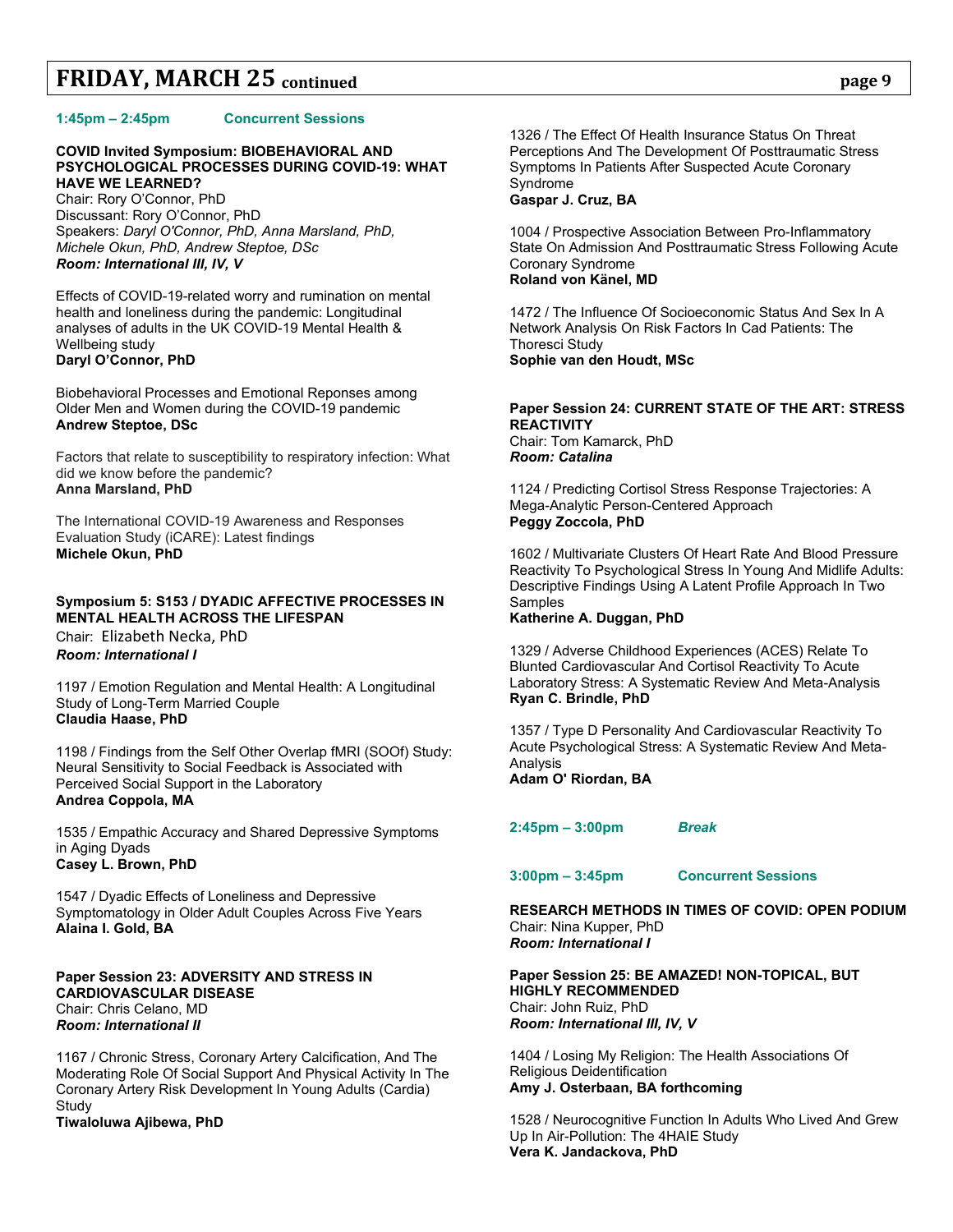1049 / Short-Term Trajectories Of Depressive Symptoms In The Course Of Bereavement, Their Biopsychosocial Risk Factors And Risk Of Prolonged Grief **Marzieh Majd, PhD**

**Paper Session 26: ADVERSITY & STRESS IN DIABETES** Chair: Agus Surachman, PhD *Room: Atlantic I, II*

1117 / Inflammatory Stress Responses And Mental Health Outcomes In People With Type 2 Diabetes: A Follow-Up Study **Laura Panagi, PhD**

1014 / Discrimination, Acculturation, And Incident Type 2 Diabetes: Evidence From The Multi-Ethnic Study Of Atherosclerosis **Loretta Hsueh, PhD**

1103 / The Association Between Acculturation And Accuracy Of Type 2 Diabetes Risk Perception: Analysis Of 2011-2016 National Health And Nutrition Examination Study (NHANES) Data

**Ashley Splain, BS**

#### **Paper Session 27: STUDIES ON ACUTE AND CHRONIC PAIN** Chair: Amanda Acevedo *Room: International II*

1405 / Heart Metrics From Wearable Sensors At Night Predict Next-Day Pain Reports: A Study Of Primary Chronic Pain **Veronica Dudarev, PhD**

1452 / The Change Of Work-Family-Social Support Interface Among Workers With Chronic Pain: A Latent Transition Analysis

## **Nguyen Nguyen, MA**

1560 / Endogenous Opioid System Regulation Of Pain And Stress Responses Is Disrupted By Nicotine Withdrawal: Implications For Understanding The Role Of Stress In Addiction **Mustafa al'Absi, PhD**

#### **LATE BREAKING Paper Session 2: STUDIES ON ASTHMA** Chair: Bruce Miller, MD *Room: Catalina*

1623 /Anticholinergic Treatment For Asthma In Children With Co-Morbid Depression: An Approach To Targeting A Vulnerable Population **Bruce D. Miller, MD**

1620 / Mother-Child Relational Insecurity As A Target For Intervention To Improve Childhood Asthma In Scio-Economically Disadvantaged Families **Beatrice Wood, PhD**

**3:45pm – 4:00pm** *Transition*

### **4:00pm – 5:15pm Concurrent Sessions**

**Paper Session 28: INDIVIDUAL DIFFERENCES IN TREATMENT EFFECTIVENESS** Chair: Matthew Zawadzki, PhD *Room: International I*

1012 / Sleep, Fatigue, Depression, And Pain Following Breast Cancer Surgery: Lumpectomy Versus Mastectomy **Arielle S. Radin, MA**

1183 / Predictors Of Treatment Non- Response For Depressive Symptoms In A Sample Of Adolescents With Risk-Taking Behavior - A One Year Follow-Up **Julian Koenig, Prof. Dr.**

1482 / The Trigemino-Cardial Reflex As Parasympathetic Marker After Psychosomatic Inpatient Therapy **Katja Weimer, PhD**

1318 / Prevalence And Biobehavioral Predictors Of Early And Long-Term Fatigue Following Hematopoietic Stem Cell **Transplantation Erin S. Costanzo, PhD**

### **LATE BREAKING Paper Session 3: PILOT INTERVENTION RESULTS**

Chair: Janet Tomiyama, PhD *Room: Catalina*

1609 / Prefrontal Cortex Oxygenation And Autonomic Nervous System Activity Under Transcutaneous Auricular Vagus Nerve Stimulation In Adolescents **Christine Sigrist, Dr**

1633 / Depressive Rumination And Heart Rate Variability: A Pilot Study On The Effect Of Biofeedback On Rumination And Its Physiological Concomitants **Andy Schumann, PhD**

1618 / A Pilot Mindfulness-Based Self-Compassion Intervention Targeting Body Dissatisfaction **Alejandra Lopez, BA**

1622 / Personalizing Tobacco Cessation With Underserved Communities: Identifying Training Needs Of CHW To Develop A Tailored Facilitator Curriculum **Clarissa Huard, MPH**

### **Symposium 6: S158 / BIOLOGICAL EMBEDDING OF EARLY LIFE ADVERSITY: A MECHANISM-FOCUSED LIFESPAN APPROACH**

Chair: Jennifer A. Sumner, PhD Discussant: Shakira Suglia, ScD *Room: Catalina*

1339 / Early Life Adversity, Life Stress, and Accelerated Epigenetic Aging in Youth: Predictors of Change Over Time **Jennifer A. Sumner, PhD**

1364 / Dimensions of Early Life Adversity and Sexual Behavior in a U.S. Population-representative Sample of Adolescents **Jordan L. Thomas, MA**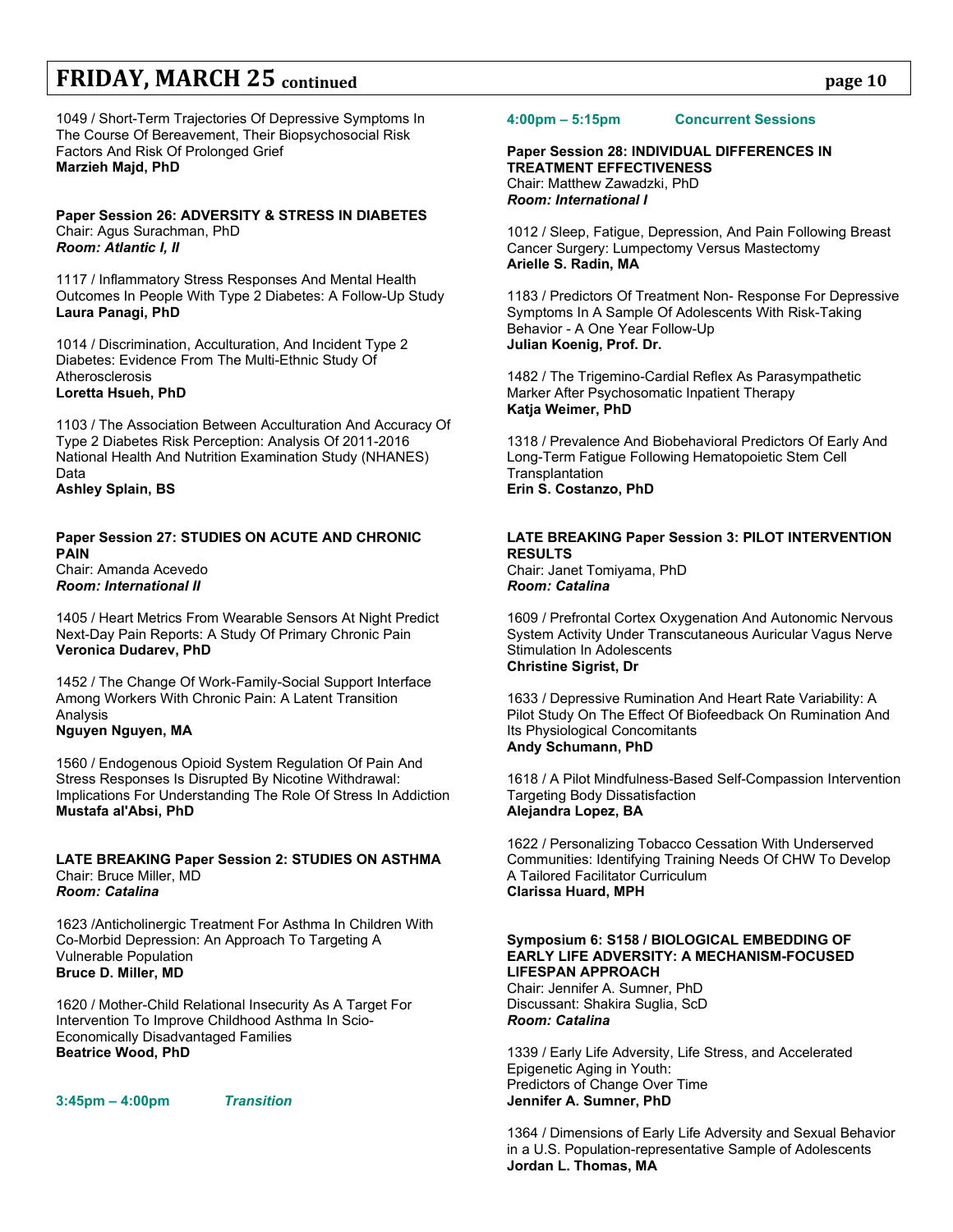1413 / Higher Hair Cortisol Concentrations Are Associated With Shorter Leukocyte Telomere Length in Young Adults With a History of Early Life Adversity **Aoife O'Donovan, PhD** 

1412 / Association of Early Life Adversity With Epigenetic Age Acceleration in Adulthood **Elizabeth S. Clausing, PhD**

### **Paper Session 29: MAPPING INDIVIDUAL DIFFERENCES IN HEALTH CARE PERSECTIVES USING A QUALITATIVE APPROACH**

Chair: Stefanie Duijndam, MSc *Room: International II*

1234 / Narratives Of Change In Recovery From Severe Fatigue - A Qualitative Study Of Stories Of Healing From Severe Chronic Fatigue Syndrom/ Myalgic Encephalomyelitis **Anne Karen Bakken, MD**

1451 / Language And Cultural Barriers In Pain Communication: Experiences Of Healthcare Providers **Nguyen Nguyen, MA**

1078 / Shareheart: Using Patient Journey Mapping For Health Care Optimization In Patients With Ischemia And Non-Obstructive Coronary Arteries (Inoca) **Dinah L. van Schalkwijk, Msc**

**Paper Session 30: MECHANISMS OF ADVERSITY** Chair: Kimberly Dienes, PhD *Room: Atlantic I, II*

1017 / Acculturative Stress, Telomere Length, And Postpartum Depression In Latinx Mothers **Angela C. Incollingo Rodriguez, PhD**

1075 / Residence In High-Crime Neighborhoods Moderates The Association Of Interleukin-6 With Social And Non-Social Reward Brain Function **Iris Ka-Yi Chat, MA**

1241 / Experiences Of Deprivation, But Not Threat, Are Associated With Differences In Network Connectivity During Affective Processing **Gabriella Alvarez, MA**

1243 / Examining The Relationship Between Perceived Discrimination And Allostatic Load Among A Sample Of First-Generation, Minority College Students **Lorena Reynaga, MPH(c)**

**5:15pm – 5:30pm** *Transition*

**5:30pm – 6:30pm Plenary** 

**A Conversation about Modern Leadership and Research in Current Societies with Past Presidents** *Speakers: Paige Green, PhD, MPH, FABMR & Sue Everson-Rose, PhD, MPH Room: International III, IV, V*

**6:30pm** – **7:30pm Poster Session 2**

*Promenade and Foyer* Poster presenters can put posters up anytime during the day. Take down immediately following the session.

**7:30pm** – **9:30pm**

**Mentor/Mentee Reception** Hosts: Riley O'Neil, BS and Agus Surachman, PhD *Room: Catalina* Pre-registration required. Please check at APS Registration Desk for availability.

## **7:45pm Past Leaders Dinner**

Offsite *(invitation only)* Meet in lobby at 7:30pm or take a taxi to the restaurant.

# **SATURDAY, MARCH 26**

| $7:00am - 6:00pm$ | <b>Annual Meeting Registration</b><br><b>International Ballroom Foyer</b>                                        | $8:30am - 9:30am$                    | <b>APS Members Meeting</b><br>Room: International III, IV, V                                                                                                                                           |
|-------------------|------------------------------------------------------------------------------------------------------------------|--------------------------------------|--------------------------------------------------------------------------------------------------------------------------------------------------------------------------------------------------------|
| $7:00am - 8:00am$ | <b>Continental Breakfast</b><br><b>Promenade and Foyer</b>                                                       | $9:30am - 9:45am$                    | <b>Break</b>                                                                                                                                                                                           |
|                   | <b>Wellness Activity:</b><br>Yoga with Monika Sadlonova<br><b>Room: Pacific</b>                                  | $8:00am - 8:15am$<br>2 minute talks! | <b>Data Blitz</b><br>Room: International III, IV, V<br>Posters of the Day Data Blitz! Be sure to come early and learn about<br>some of our most exciting poster presentations of the day in fast-paced |
| $7:30am - 8:30am$ | <b>Wellness Activity:</b><br>Morning walk to Espresso Bar<br><b>With Marc Jarczok</b><br>Meet in the hotel lobby |                                      |                                                                                                                                                                                                        |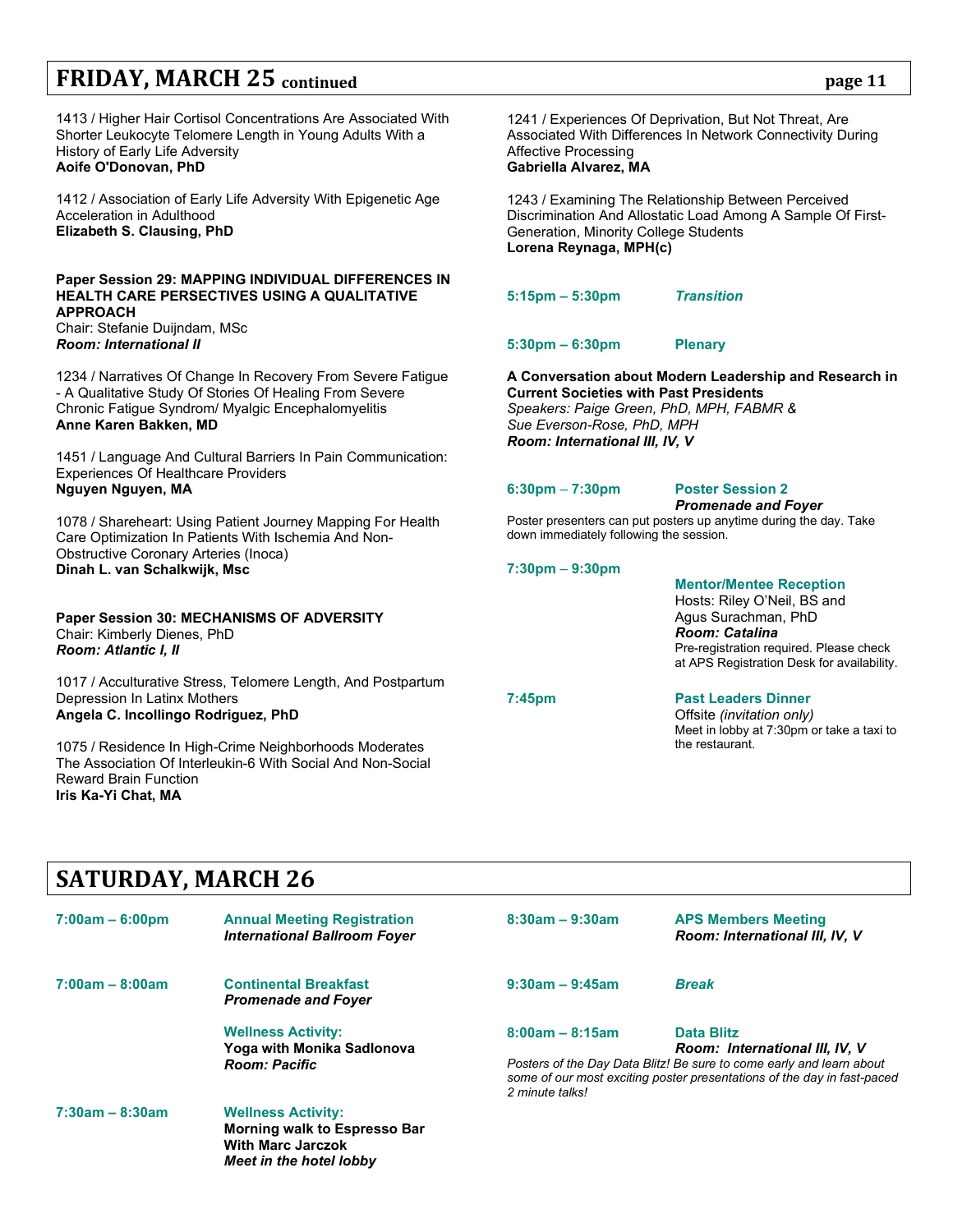#### **10:00am – 11:30am Plenary – Award Lectures**

**Herbert E. Weiner Early Career Award Lecture** *Traumatic Stress and Cardiovascular Risk in Women* Introduction: Janet Tomiyama, PhD Awardee: *Jennifer Sumner, PhD Room: International III, IV, V*

**Paul D. McLean Award Lecture** *Bodies, brains, and boroughs: A Pittsburgh story* Introduction: *Hugo D. Critchley, DPhil, FRCPs* Awardee: *Peter Gianaros, PhD Room: International III, IV, V*

**11:30am – 11:45am** *Break*

**11:45am – 12:45pm Plenary**

**Structural Racism: Connecting the Institutions that Create Inequalities** Introduction: *DeWayne P Williams, PhD* Speaker: *Gilbert Gee, PhD Room: International III, IV, V*

**12:45pm – 1:45pm Lunch**

*International Foyer*

#### **Round Table Luncheons** *(pre-registration required) Pick up lunch in International Foyer*

**Roundtable Lunch: Psychosocial Well-being and Health** Facilitators: Julia Boehm, PhD, Jennifer Boylan, PhD *Room: Pacific II*

### **Roundtable Lunch: Antiracism Task Force**

Agenda: task force short-term goals/objectives; activities of the ARTF to date; resource sharing/tools related to anti-racism teaching and research; Q&A on activities and opportunities for connection.

Facilitators: Michael Stanton, PhD, Briana Mezuk, PhD *Room: Mediterranean I, II*

**Awards Committee: Navigating the Academy- Gaining Honors As An Early Career Researcher** *Room: Pacific I*

#### **1:45pm – 2:15pm Plenary**

**TEDSTYLE: Publishing in Psychosomatic Medicine: How To Make It Happen** Introduction: Julian Thayer, PhD Speaker: *Willem Kop, PhD Room: International III, IV, V*

**2:15pm – 2:30pm** *Break*

#### **2:30pm – 3:30pm Concurrent Sessions**

### **Symposium 7: S166 / HETEROGENEITY IN MARKERS OF SUBCLINICAL CARDIOVASCULAR DISEASE: UNDERSTANDING THE INFLUENCE OF AGE SEX AND RACE IN EARLY RISK** Chair: Kristie M. Harris, PhD

Discussant: Julian Thayer, PhD *Room: International I*

1564 / Sex Differences in the Association between Age and Left Ventricular Mass in Adolescents **DeWayne P. Williams, PhD**

1572 / Heart Rate Variability Predicting Blood Pressure and Total Peripheral Resistance Over Six Years: The Intersection of Race and Sex **Cameron Wiley, MA**

1578 / Acute Psychological Stress-Induced Changes in Arterial Stiffness in Healthy Adults: Examining the Effects of Age and Sex **Kristie M. Harris, PhD**

1586 / Ecologically Assessed Sleep Duration and Arterial Stiffness among Men and Women **Allison E. Gaffey, PhD**

#### **LATE BREAKING Paper Session 4: STRESS AND PSYCHOSOMATIC SYMPTOMS** Chair: Ali Weinstein, PhD *Room: Atlantic I, II*

1621 / Heterogeneous Distribution Of Psychological Stress Hormone Receptors Across Major Human Organ Systems: A Map For Stress Transduction **Sophie Basarrate, BA**

1616 / Neurodevelopmental Complexity: Inflammation Mediates The Link Between Neurodivergence And Chronic Fatigue **Lisa Quadt, PhD**

1636 / Are Adverse Childhood Experiences (ACES) Associated With Weight Trajectories In Hispanics/Latinos In The Us? Results From The Hispanic Community Health Study/Study Of Latinos (HCHS/SOL) Sociocultural Ancillary Study **Manuela Jaramillo, BS**

1553 / Longer Maternity Leave Policy Reduces Postpartum Health Risks Among Military Mothers **Stacy A. Hawkins, PhD**

#### **Paper Session 31: DISCRIMINATION AND EARLY LIFE STRESS EFFECTS ON HEALTH IN MINORITISED ETHNIC POPULATIONS** Chair: Janet Tomiyama, PhD

*Room: International II*

1501 / Acknowledgement And Long-Term Experiences Of Discrimination Impacts Chronic Health Conditions **Brittany Price, MA**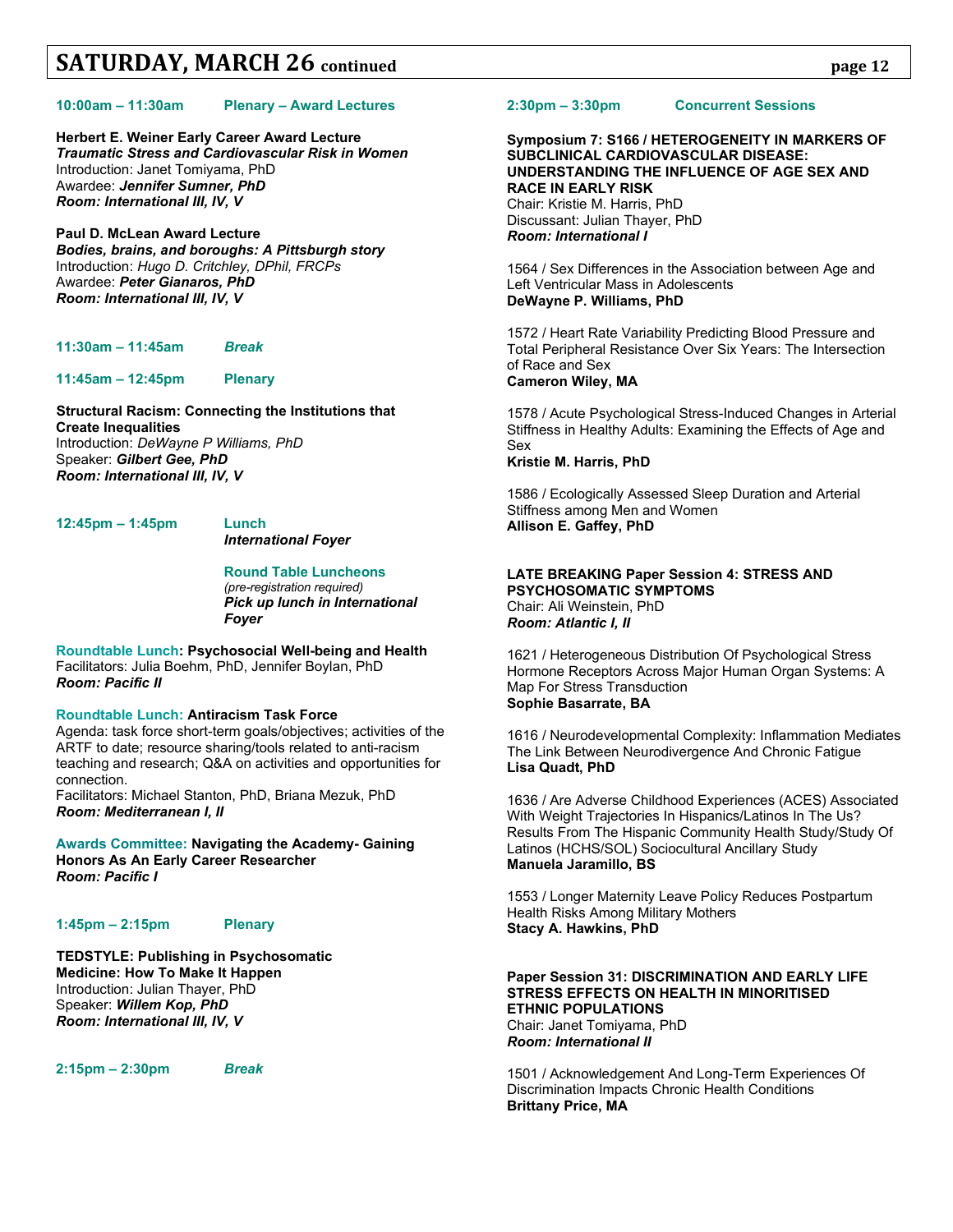1107 / The Influence Of Discrimination On Affective Factors Relevant To The Experience Of Pain **Amanda Acevedo, PhD**

1030 / Discrimination And Health: The Mediating Role Of Daily Stress Processes **Elana M. Gloger, MS**

#### **Paper Session 32: WHAT WORKS FOR WHOM? INDIVIDUAL DIFFERENCES IN TRIAL OUTCOMES** Chair: Brooke Jenkins, PhD *Room: International III, IV, V*

1090 / Effect Of Modernized Collaborative Care For Depression On Overlapping Psychological Risk And Protective Factors For Cardiovascular Disease: Data From The eIMPACT Trial **Michelle K. Williams, BS**

1252 / Effect Of Depression Treatment On Subjective Sleep Parameters Among Primary Care Patients: Data From The eIMPACT Trial **Matthew D. Schuiling, BA**

1512 / eHealth To Improve Psychological Distress And Self-Management Of Chronic Kidney Disease: A Randomized Controlled Trial **Cinderella K. Cardol, MSc**

1284 / Videoconferenced Group Cognitive Behavioral Stress Management Improves Symptoms In ME/CFS Patients Presenting With Elevated Post-Exertional Malaise **Marcella May, MA**

| <b>Transition</b><br>3:30pm – 3:45pm |
|--------------------------------------|
|--------------------------------------|

## **3:45pm – 4:45pm Concurrent Sessions**

### **Symposium 8: S160 / TRAUMA AND HEALTH AMONG MIDLIFE AND AGING WOMEN**

Chair: Rebecca C. Thurston, PhD Discussant: Rebecca C. Thurston, PhD *Room: International III, IV, V*

1436 / Military Sexual Trauma And Menopause Symptoms Among Midlife Women Veterans **Carolyn Gibson, PhD, MPH**

1439 / Traumatic Experiences And Hormone Concentrations Among Midlife Women **Mary Y. Carson, MS**

1445 / Interpersonal Trauma And Risk Of Incident CVD In The Study Of Women's Health Across The Nation **Rebecca C. Thurston, PhD**

### **Paper Session 33: MODERATORS OF THE STRESS RESPONSE**

Chair: DeWayne P Williams, PhD *Room: International II*

1541 / Addiction And The Stress Response: Does Physical Activity Enhance Resilience Against Early Adversity In Tobacco And Cannabis Users? **Mark Fiecas, PhD**

1454 / Differential Immune Responses To Acute Stress In Bereaved And Nonbereaved Adults **E-Lim L. Wu-Chung, BS**

1324 / Emotion Suppression And Physiological Stress Reactivity: A Systematic Review And Meta-Analysis **Alexandra T. Tyra, MA**

1583 / At The Heart Of The Matter: Discrimination, Acculturation And Cardiovascular Reactivity To Psychosocial **Stress Vida Pourmand, MS**

#### **Paper Session 34: CURRENT STATE OF THE ART OF COVID-19 RESEARCH** Chair: Kimberly Dienes, PhD *Room: International II*

1352 / Mental Health Before And During The Covid-19 Pandemic And The Role Of Physical Activity: Results From The 4HAIE Study In The Czech Republic **Vera K. Jandackova, PhD**

1178 / Therapeutic Alliance And Well-Being From Use Of A Global Digital Mental Health Benefit During The Covid-19 Pandemic **Sara Sagui-Henson, PhD**

1328 / Improving Patient Engagement And Experience: Lessons Learned From Long Covid **Julie Walsh-Messinger, PhD**

1038 / A Slow Paced Breathing Intervention To Reduce Il-6 In Patients With Covid-19-Pneumonia - A Randomized Controlled Trial

**Marc N. Jarczok, Dr. sc. Hum**

**4:45pm – 6:00pm Poster Session 3**

*Promenade and Foyer*

Poster presenters can put posters up anytime during the day. Take down immediately following the session.

**6:30pm – 10:30pm CLOSING BANQUET**

**(**Ticket Required) *Room: Catalina*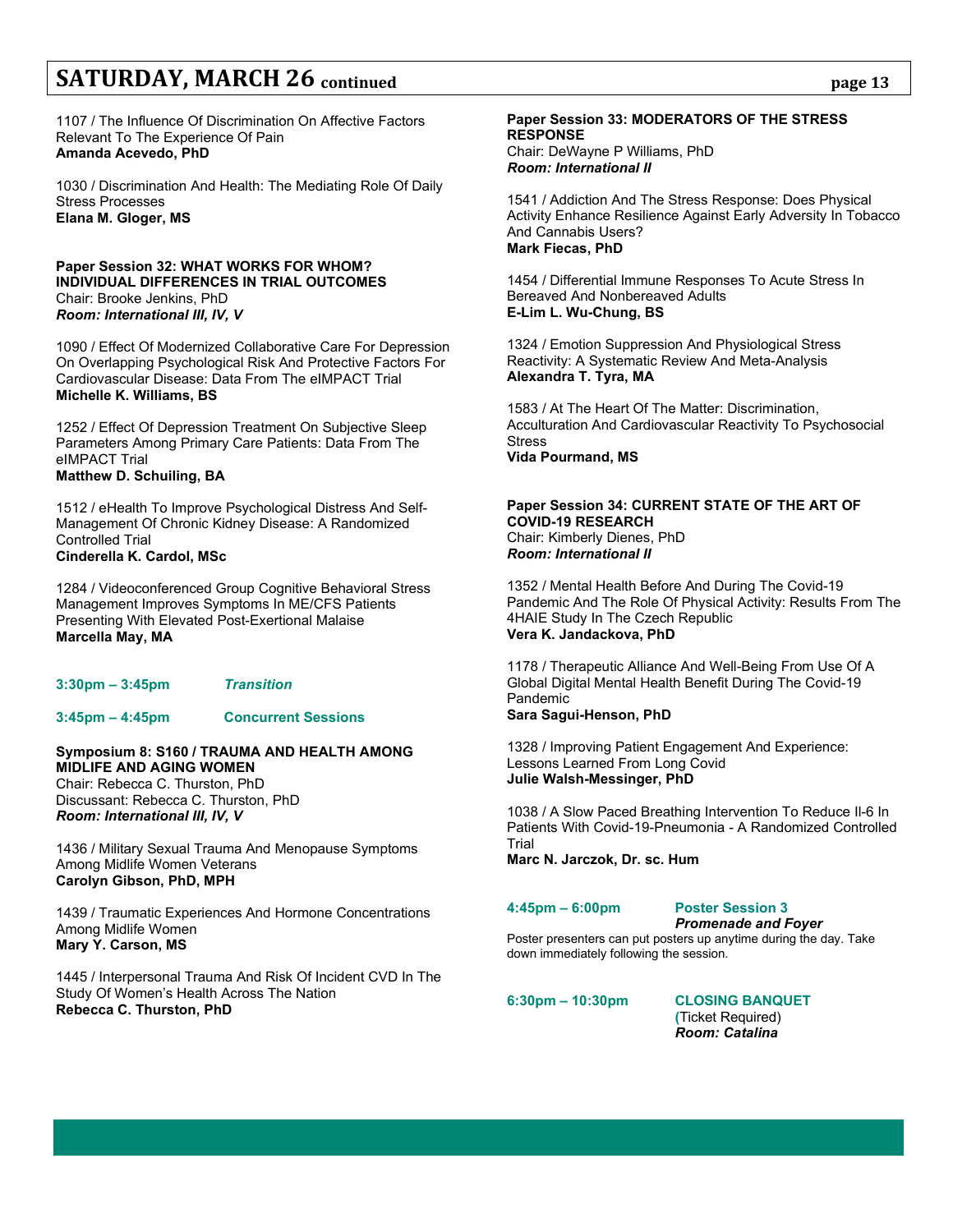

# **2022 Awards of the American Psychosomatic Society**

**Donald Oken Fellowship: Hochang Ben Lee, MD**

**Distinguished Scientist Award: Martica Hall, PhD**

**Patricia R. Barchas Award: Greg Miller, PhD**

**Herbert E. Weiner Early Career Award: Jennifer Sumner, PhD**

**Paul D. MacLean Award: Peter Gianaros, PhD**

**Martica Hall Sleep Medicine Award: Daniel Buysse, MD** 

**\_\_\_\_\_\_\_\_\_\_\_\_\_\_\_\_\_\_\_\_\_\_\_\_\_\_\_\_\_\_\_\_\_\_\_\_\_\_\_\_\_\_\_\_\_\_\_\_\_\_\_\_\_\_\_\_\_\_\_\_\_\_\_\_\_\_\_\_\_\_\_\_\_\_\_\_\_\_\_\_\_\_\_\_\_\_\_\_\_\_\_\_\_\_\_\_\_\_\_\_\_\_\_\_\_\_\_\_\_\_\_\_\_\_\_**

# **APS 2022 Young Investigator Colloquium**

Nida Ali, PhD Chloe Boyle, PhD Brian Chin, PhD Heather Derry, PhD Shannon Donofry, PhD Elenora Iob, PhD Karen Jakubowski, PhD Dusti Jones, PhD Anne-Josee Guimond, PhD Harold Lee, PhD

Matthew Lehrer, PhD Nadia Liyanage-Don, MD Clare McCormack, PhD Jessica McCurley, MPH, PhD Megan Miller, PhD Karly Murphy, PhD Jennifer Nicoloro-Santa Barbara, PhD Kristin Nishimi, PhD, MPH Megan Renna, PhD Agus Surachman, PhD Timothy Williamson, MPH, PhD

# **APS Scholar Awards**

Tiwaloluwa Ajibewa, PhD Gabriella Alvarez, MA Julie Brisson, BA Cara Dochat, MS Veronica Dudarev, PhD Philipp Frank, MSc Elana Gloger, MS Yeon Sik Jang, MA Elissa Kim, BA Phoebe Lam, MS Rosa Maidhof, MSc

# **Diversity Travel Award**

Jason Ashe, MA Karina Barragan, BS Kennedy Blevins, MA Sumaiya DeLane, BA Melissa Flores, PhD Luz Garcini, PhD Angelina Majeno, MPH Michael Mangold, MD, MPH Sara Matovic, MS Adam O'Riordan, BA Anna Parenteau, BS Jacqueline Rodriguez-Stanley, MA Monika Sadlonova, MD Rebecca Salomon, PhD Chrystal Spencer, BS Amanda Small, BA Rachel Telles, BA Florencia Trespalacios, BA

# **MD Travel Award**

Sasha Correia, BSc Victor Ekuta, BS Nadia Liyanage-Don, MD Ekaterina Protsenko, BS Jasper Voechel, MD

## **Hall Travel Award**

Georgia Saldanha, BSc

**Travel Award for MacLean Scholars**

Iris Ka-Yi Chat, MA Peiyi Wang, BA

## **LGBT Travel Award**

Courtney Taylor, MA Silke Jacmin-Park, BSc Christopher Crawford, BA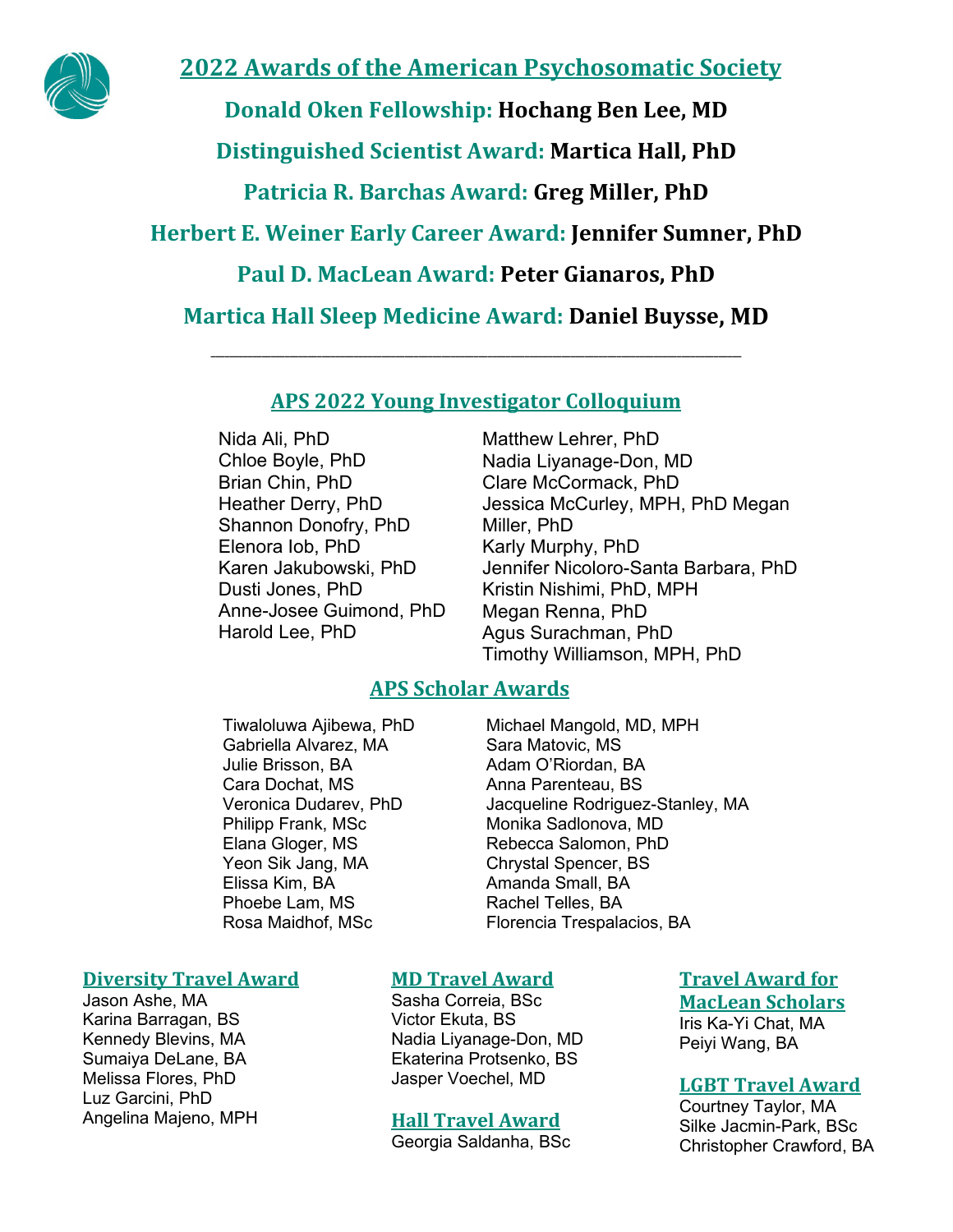Mustafa al'Absi, PhD Julia Boehm, PhD Margaret Chesney, PhD Lisa Christian, PhD Richard Contrada, PhD Erin Costanzo, PhD Joel Dimsdale, MD Donald Edmondson, PhD Sue Everson-Rose, PhD Kenneth Freedland, PhD Pete Gianaros, PhD

## **APS 2022 FAPS Recipients**

Tara Gruenewald, MPH, PhD Christoph Herrmann-Lingen, MD Gail Ironson, MD Nataria Joseph, PhD Thomas Kamarck, PhD Gaston Kapuku, MD David Krantz, PhD Ian Kronish, MD Nina Kupper, PhD Mark Lumley, PhD Stephen Manuck, PhD

Anna Marsland, PhD Bruce Rollman, MD, MPH John Ruiz, PhD Suzanne Segerstrom, PhD Jesse Stewart, PhD Julian Thayer, PhD Rebecca Thurston, PhD A. Janet Tomiyama, PhD Julie Turner-Cobb, PhD Roland von Känel, MD Anna Whittaker, PhD

# **2021-2022 APS Council**

Gail Ironson, MD, PhD, President Paige Green, PhD, MPH, FABMR, Immediate Past President Tené T. Lewis, PhD, President-Elect Tara Gruenewald, PhD, MPH, Secretary-Treasurer

> Laura E. Degnon, CAE, Executive Director Connie Mackay, Associate Executive Director

> > Council Members: Charles R. Jonassaint, PhD, MHS Ian Kronish, MD, MPH Keely A. Muscatell, PhD Janet Tomiyama, PhD Anna Catriona Whittaker, PhD

# **2022 APS Annual Meeting Program Committee**

Nina Kupper, Program Chair

Kyle Bourassa Jennifer Boylan Christopher Celano Jenny Cundiff Kimberly Dienes Stefanie Duijndam

Allison Farrell Siobhan Griffin James Halbert Robert Paul Juster Thomas Kamarck Youngmee Kim

Riley O'Neill Timothy Smith Agus Surachman Cora Weber DeWayne Williams Matthew Zawadzki